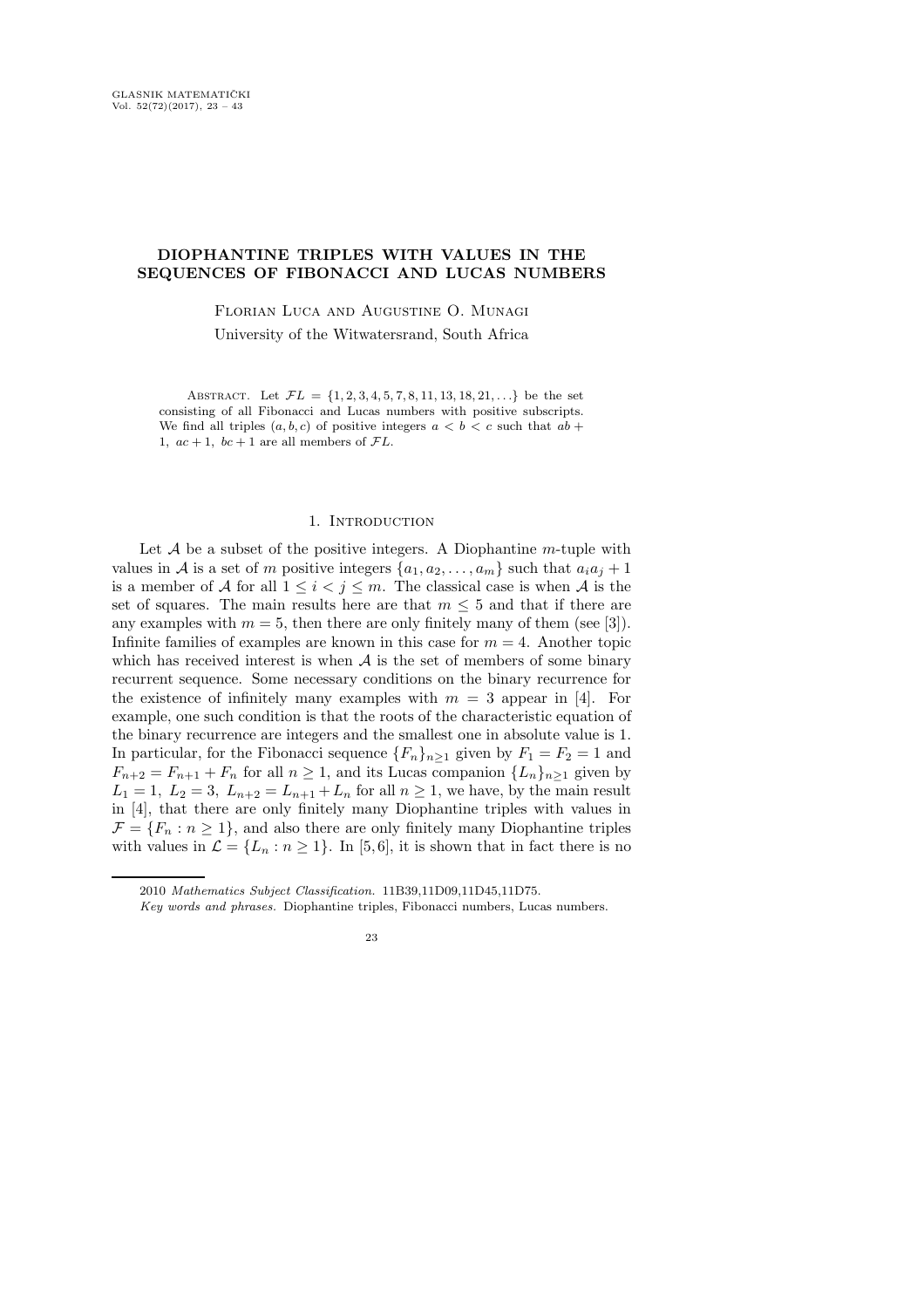Diophantine triple with values in  $\mathcal F$  and that  $\{1, 2, 3\}$  is the only Diophantine triple with values in  $\mathcal{L}$ .

Here we take  $\mathcal{F}L = \mathcal{F} \bigcup \mathcal{L} = \{1, 2, 3, 4, 5, 7, 8, 11, 13, 18, 21, ...\}$  to be the set of Fibonacci and Lucas numbers with positive subscripts and study Diophantine triples with values in  $FL$ . Surprisingly, we find an infinite parametric family of examples in addition to a few sporadic ones. Our result is the following.

THEOREM 1.1. *Assume that*  $1 \le a < b < c$  *are positive integers such that*  $ab + 1$ ,  $ac + 1$ ,  $bc + 1$  are members of  $FL$ . Then one of the following holds:

- (i)  ${a, b, c} = {F_{2k}, L_{2k+1}, L_{2k+2}}$  *for some positive integer k;*
- (ii)  $\{a, b, c\} = \{1, 2, 3\}, \{1, 3, 4\}, \{1, 2, 6\}, \{1, 2, 10\}, \{1, 6, 33\}.$

As a byproduct of our classification theorem of Diophantine triples with values in  $FL$ , we get right–away the following result.

Corollary 1.2. *There are no diophantine quadruples with values in* <sup>F</sup>L*.*

2. Preliminary results

All the results in this section can be found in [6]. Put

$$
(\alpha, \beta) = \left(\frac{1+\sqrt{5}}{2}, \frac{1-\sqrt{5}}{2}\right)
$$

for the two roots of the Fibonacci and Lucas sequences. Their Binet formulas are

(2.1) 
$$
F_n = \frac{\alpha^n - \beta^n}{\alpha - \beta}
$$
 and  $L_n = \alpha^n + \beta^n$  for all  $n \ge 1$ .

In particular,

(2.2)  $\alpha^{n-2} \le F_n \le \alpha^{n-1}$ ,  $\alpha^{n-1} \le L_n \le \alpha^{n+1}$  hold for all  $n \ge 1$ and also (2.3)  $\alpha^{n-2} \le F_n - 1 \le \alpha^{n-1}, \qquad \alpha^{n-1} \le L_n - 1 \le \alpha^n \qquad \text{hold for all} \quad n \ge 6.$ LEMMA 2.1. 1.  $F_n \leq L_n$ , and equality holds if and only if  $n = 1$ ; 2.  $F_n L_n = F_{2n}$ ; 3.  $L_n = F_{n+1} + F_{n-1}$ ; 4.  $L_n^2 - 5F_n^2 = 4(-1)^n;$ 5.  $L_{2n} = L_n^2 - 2(-1)^n;$ 6.  $L_{3n} = L_n (L_n^2 - 3(-1)^n);$ 7.  $F_{3n} = F_n(5F_n^2 + 3(-1)^n)$ .

For a prime number p and an integer m we write  $\nu_p(m)$  for the exponent of  $p$  in the factorization of  $m$ .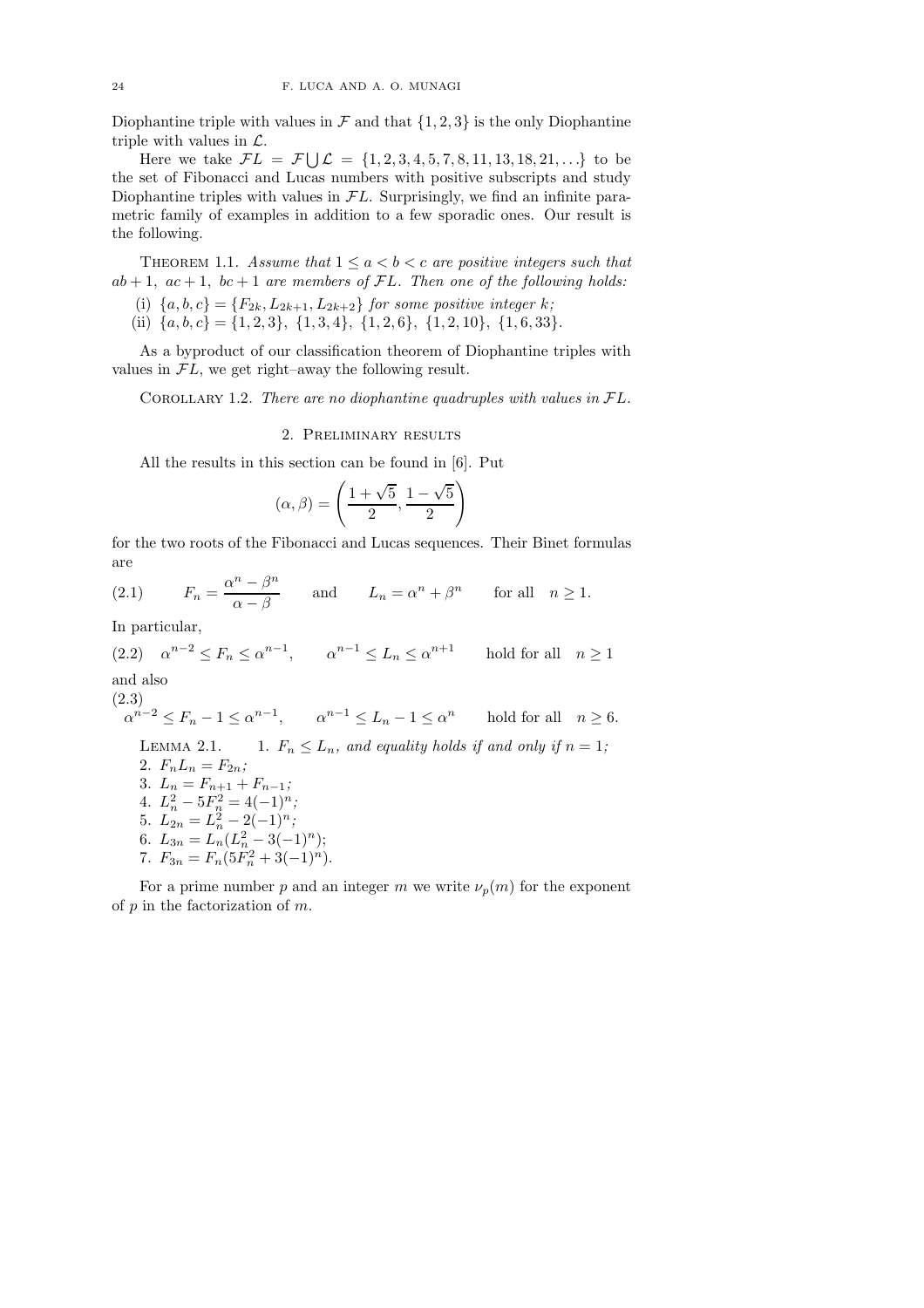Lemma 2.2. *The following divisibility relations hold:*

1. 
$$
gcd(F_u, F_v) = F_{gcd(u,v)};
$$
  
\n2.  $gcd(L_u, L_v) = \begin{cases} L_{gcd(u,v)}, & \text{if } \nu_2(u) = \nu_2(v); \\ 2, & \text{if } \nu_2(u) \neq \nu_2(v) \text{ and } 3 \mid gcd(u, v); \\ 1, & \text{otherwise}; \end{cases}$   
\n3.  $gcd(F_u, L_v) = \begin{cases} L_{gcd(u,v)}, & \text{if } \nu_2(u) > \nu_2(v); \\ 2, & \text{if } \nu_2(u) \leq \nu_2(v) \text{ and } 3 \mid gcd(u, v); \\ 1, & \text{otherwise}. \end{cases}$ 

For an integer m, we write  $E_m$  and  $E'_m$  for any member of  $\{F_m, L_m\}$ .

Corollary 2.3. *We have*

$$
\gcd(E_m, E_n) \le L_{\gcd(m,n)}.
$$

Lemma 2.4. *The following formulae hold:* 1.

$$
F_n - 1 = \begin{cases} F_{\frac{n-1}{2}} L_{\frac{n+1}{2}}, & \text{if } n \equiv 1 \pmod{4}; \\ F_{\frac{n+1}{2}} L_{\frac{n-1}{2}}, & \text{if } n \equiv 3 \pmod{4}; \\ F_{\frac{n-2}{2}} L_{\frac{n+2}{2}}, & \text{if } n \equiv 2 \pmod{4}; \\ F_{\frac{n+2}{2}} L_{\frac{n-2}{2}}, & \text{if } n \equiv 0 \pmod{4}; \end{cases}
$$

2.

$$
L_n - 1 = \begin{cases} 5F_{\frac{n-1}{2}}F_{\frac{n+1}{2}}, & \text{if } n \equiv 1 \pmod{4}; \\ L_{\frac{n-1}{2}}L_{\frac{n+1}{2}}, & \text{if } n \equiv 3 \pmod{4}; \\ \frac{F_{3n/2}}{F_{n/2}}, & \text{if } n \equiv 2 \pmod{4}; \\ \frac{L_{3n/2}}{L_{n/2}}, & \text{if } n \equiv 0 \pmod{4}. \end{cases}
$$

## 3. The proof of Theorem 1.1

3.1. *The setup.* The verification that the triples shown at (i) satisfy the hypothesis of the theorem follows because

$$
F_{2k}L_{2k+1} + 1 = F_{4k+1} \in \mathcal{F}L;
$$
  
\n
$$
F_{2k}L_{2k+2} + 1 = F_{4k+2} \in \mathcal{F}L;
$$
  
\n
$$
L_{2k+1}L_{2k+2} + 1 = L_{4k+3} \in \mathcal{F}L.
$$

The above formulas follow easily from Lemma 2.4. The verification that the triples shown at (ii) satisfy the hypothesis of the theorem is straightforward. We have to show that if  $1 < a < b < c$  are integers such that

(3.1) 
$$
ab + 1 = F_x, L_x;
$$

$$
ac + 1 = F_y, L_y;
$$

$$
bc + 1 = F_z, L_z;
$$

for some positive integers x, y, z, then  $\{a, b, c\}$  is like in (i) or (ii) of the theorem. Since the cases when right–hand sides are all Fibonacci and all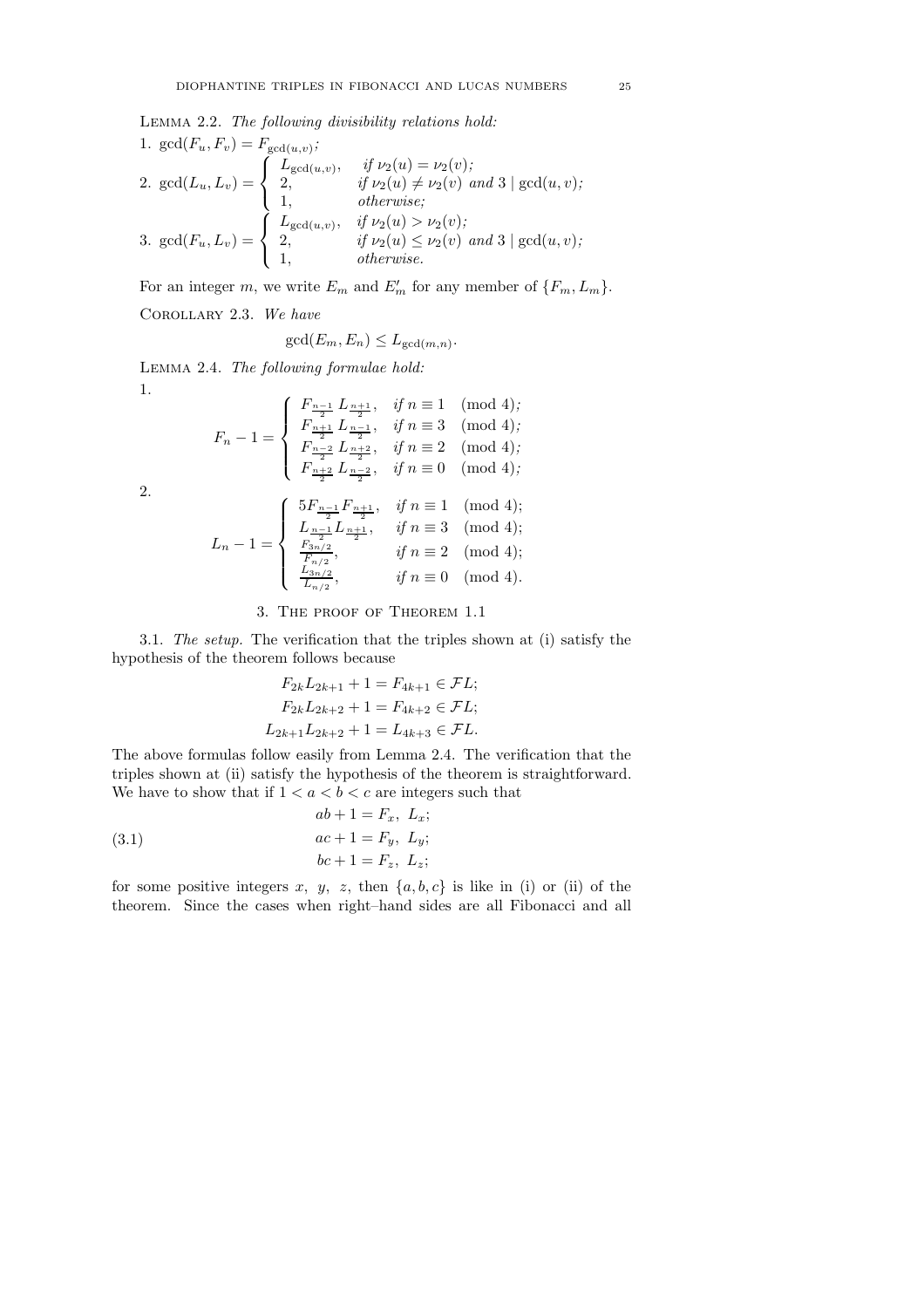Lucas numbers have been treated in [5,6], respectively, we assume that in the right–hand sides of (3.1) there is at least one Fibonacci number and at least one Lucas number.

3.2. *The outline.* We split the proof into various steps. Each step reveals some structure of the Diophantine triples with values in  $FL$  provided  $z$  is sufficiently large. Each section concludes with a verification of the small cases.

3.3. The very small cases. We checked the case when  $z \leq 120$ . The only sporadic solutions found in this range are the ones shown at (ii) of the theorem.

3.4. *A bound for z in terms of y*. From now on, we assume that  $z > 120$ . Note that the system (3.1) together with inequalities (2.2) lead to

$$
(3.2) \qquad \alpha^{z+1} > L_z \ge bc + 1 > ac + 1 \ge F_y \ge \alpha^{y-2}, \quad \text{so} \quad z \ge y - 2,
$$

and

$$
\alpha^{2y+2} > L_y^2 > c^2 > bc + 1 \ge F_z \ge \alpha^{z-2}
$$
, so  $z \le 2y + 3$ .

Hence,  $z \in [y-2, 2y+3]$ .

In fact, the case  $z = y - 2$  is not possible. Indeed, if this is the case, then since  $z \ge 121$ , we have  $y \ge 123$ , and by Lemma 2.1, we have

$$
F_{y-1}+F_{y-3}=F_{z+1}+F_{z-1}=L_z\geq bc+1>ac+1\geq F_y=F_{y-1}+F_{y-3}+F_{y-4},
$$

giving  $F_{y-4} < 0$ , a contradiction for  $y \ge 123$ . Thus,  $z \in [y-1, 2y+3]$ . Let us record this conclusion.

LEMMA 3.1. *We have*  $z \in [y-1, 2y+3]$ .

To continue, we distinguish four cases as follows. Consider each of the statements

$$
(3.3) \t ac + 1 = L_y, \t y \text{ even};
$$

and

$$
(3.4) \t\t bc + 1 = L_z, \t z \text{ even.}
$$

The four cases correspond to whether both (3.3) and (3.4) hold, or only  $(3.4)$  holds but not  $(3.3)$ , or only  $(3.3)$  holds but not  $(3.4)$ , or none holds.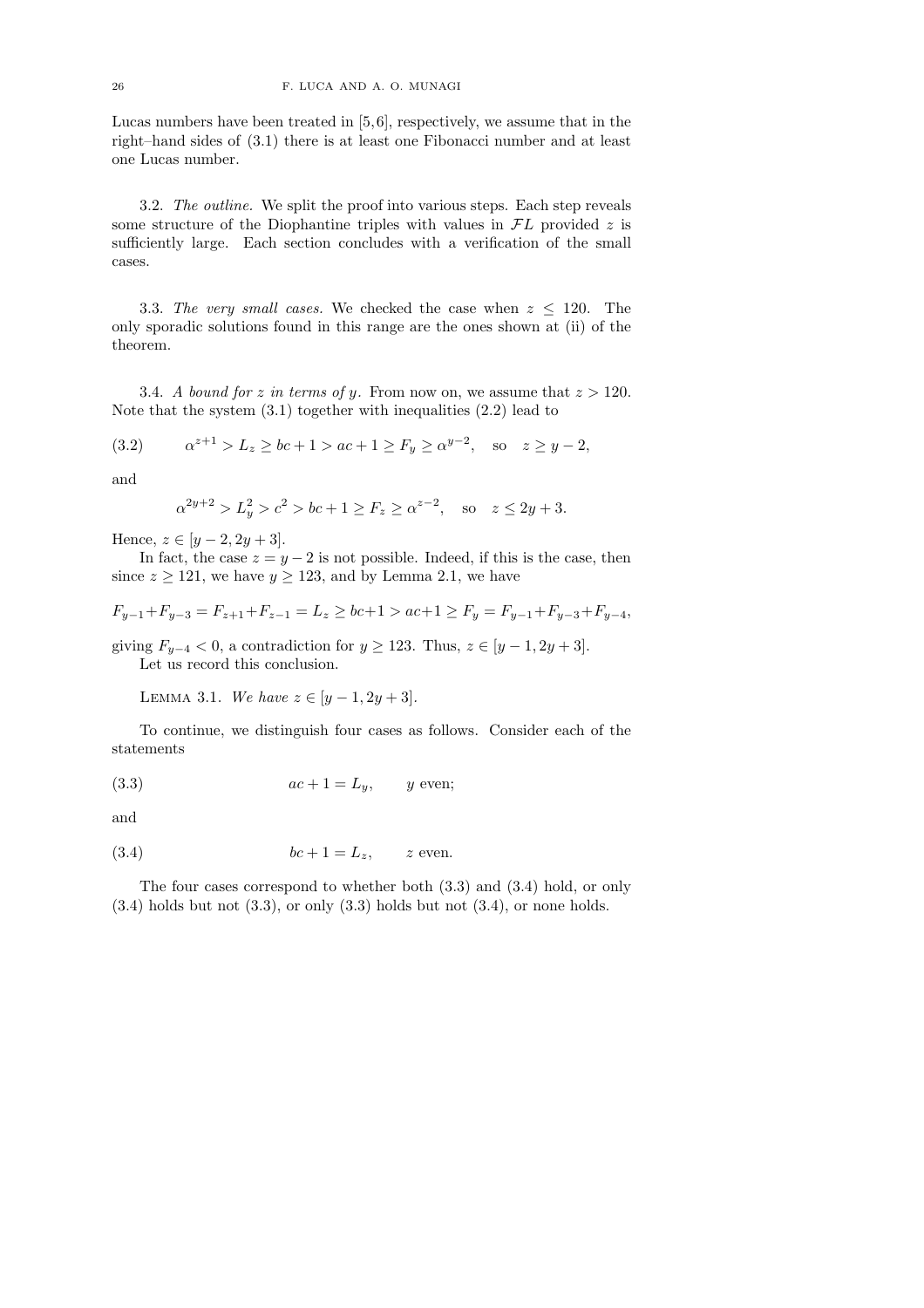3.5. The case when both  $(3.3)$  and  $(3.4)$  hold. Since  $a < b < c$ , we get that  $y < z$ . Further, by Lemma 2.4 and Corollary 2.3, we have

$$
c \mid \gcd(ac, bc) = \gcd(L_y - 1, L_z - 1) \mid \gcd(E_{3y/2}, E'_{3z/2}),
$$

so

$$
c \le L_{\gcd(3y/2, 3z/2)} = L_{(3/2)\gcd(y,z)} < \alpha^{(3/2)\gcd(y,z)+1}.
$$

Clearly,  $gcd(y, z) = z/d$  for some integer d. If  $d \geq 4$ , then, by inequalities  $(2.3)$ , we have

$$
\alpha^{z-1} \le L_z - 1 = bc < c^2 < \alpha^{3z/d+2} \le \alpha^{3z/4+2},
$$

leading to  $z \leq 12$ , which is impossible. If  $d = 3$ , then  $gcd(y, z) = z/3$ , therefore  $y = z/3$ ,  $2z/3$ , z or  $y \ge (4/3)z$ . Since  $y < z$ , the last two cases are impossible.

The case  $y = z/3$  leads, via the fact that  $z \leq 2y + 3$  (see Lemma 3.1), so  $y \ge (z-3)/2$ , to  $z/3 = y \ge (z-3)/2$ , so  $z \le 9$ , which is impossible.

The case  $y = 2z/3$  implies that y is a multiple of 4, so, by Lemma 2.4, we have

$$
L_y - 1 = L_{2z/3} - 1 = \frac{L_z}{L_{z/3}} \mid L_z,
$$

so  $L_y - 1$  is in fact coprime to  $L_z - 1$ . This shows that  $c = 1$ , a contradiction.

3.6. *The case when* (3.4) *holds but* (3.3) *doesn't.* The argument is similar here. We use again Lemma 2.4 to conclude that for some  $\delta \in \{\pm 1, \pm 2\}$  such that  $y \equiv \delta \pmod{2}$ , we have

$$
\begin{split} & c \mid \gcd(ac,bc) \mid \gcd(E_y-1,L_z-1) \mid 5 \gcd\left(E_{(y-\delta)/2}E_{(y+\delta)/2},E'_{3z/2}\right) \\ & \mid 5 \gcd\left(E_{(y-\delta)/2},E'_{3z/2}\right) \gcd(E_{(y+\delta)/2},E'_{3z/2}), \end{split}
$$

so, by Corollary 2.3, we have

(3.5) 
$$
c \leq 5L_{\text{gcd}((y-\delta)/2,3z/2)}L_{\text{gcd}((y+\delta)/2,3z/2)}
$$

$$
< \alpha^{5.5 + \text{gcd}((y-\delta)/2,3z/2) + \text{gcd}((y+\delta)/2,3z/2)}.
$$

Here, we used in addition to estimates (2.2) also that  $5 < \alpha^{3.5}$ . We thus get that, by inequality (2.3),

$$
\alpha^{z-1} < L_z - 1 = bc < c^2 < \alpha^{11+2\gcd((y-\delta)/2, 3z/2) + 2\gcd((y+\delta)/2, 3z/2)},
$$

giving

(3.6) 
$$
z < 12 + 2\gcd((y - \delta)/2, 3z/2) + 2\gcd((y + \delta)/2, 3z/2).
$$

By parity reasons (recall that  $z$  is even), we get

$$
(3.7) \t z \le 10 + 2 \gcd((y - \delta)/2, 3z/2) + 2 \gcd((y + \delta)/2, 3z/2).
$$

Let  $D_{+} = \gcd((y \pm \delta)/2, 3z/2)$ . Note that

$$
\gcd(D_+, D_-) | \gcd((y+\delta)/2, (y-\delta)/2) | (y+\delta)/2 - (y-\delta)/2 = \delta | 2,
$$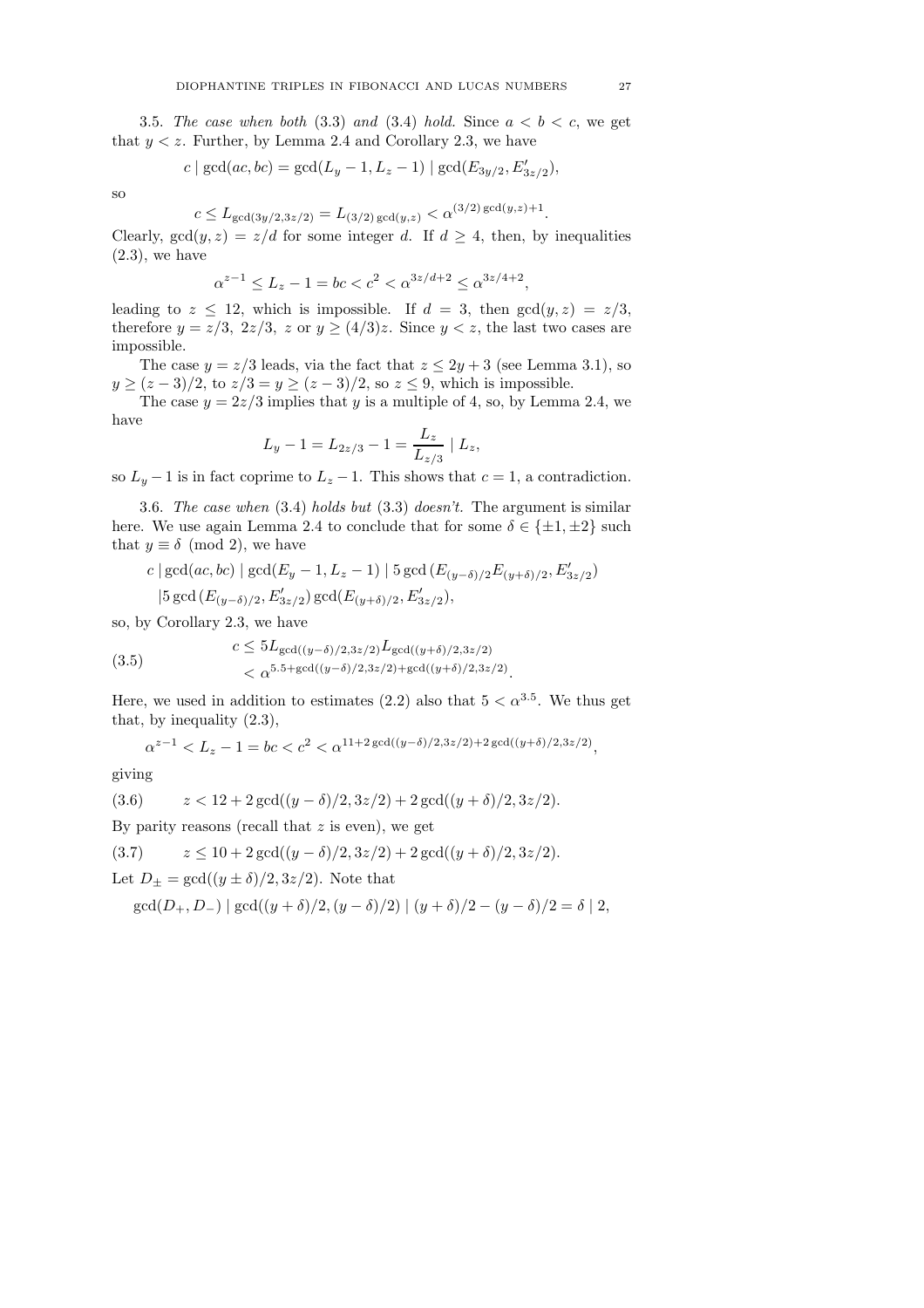and certainly  $\text{lcm}[D_+, D_-] | 3z/2$ . Thus,

$$
D_+D_- = \text{lcm}[D_+, D_-] \gcd(D_+, D_-) | 2(3z/2) = 3z,
$$

showing that  $\min\{D_+, D_-\} \leq \sqrt{3z}$ . Thus, there exists  $\varepsilon \in {\pm 1}$  such that

$$
z \le 10 + 2\sqrt{3z} + 2\gcd((y + \varepsilon\delta)/2, 3z/2).
$$

The value of  $\varepsilon$  is chosen such that  $gcd((y+\varepsilon\delta)/2, 3z/2) = max\{D_+, D_-\}$ . We write gcd $((y + \varepsilon \delta)/2, 3z/2) = (3z)/(2d)$  with some positive integer d. Thus,

(3.8) 
$$
z \le 10 + 2\sqrt{3z} + \frac{3z}{d}
$$
.

If  $d \geq 5$ , we get

$$
z \le 10 + 2\sqrt{3z} + \frac{3z}{5},
$$

giving  $z \leq 119$ , a contradiction.

If  $d = 4$ , then  $4 \mid z$ . Thus,  $L_z - 1 = L_{3z/2}/L_{z/2}$  and in calculation (3.5) we have  $E'_{3z/2} = L_{3z/2}$ . Further,  $(y + \varepsilon \delta)/2 = 3z\lambda/8$  for some positive integer  $\lambda$ . If  $\lambda \geq 2$ , then, using  $y \leq z+1$ , we get

$$
\frac{z+3}{2} \ge \frac{y+\varepsilon\delta}{2} = \frac{3z\lambda}{8} \ge \frac{3z}{4},
$$

leading to  $z \leq 6$ , a contradiction. Hence,  $(y + \varepsilon \delta) = 3z/8$ . In particular,  $\nu_2((y+\varepsilon\delta)/2) < \nu_2(3z/2)$ . Lemma 2.2 shows that

$$
\gcd(E_{(y+\varepsilon\delta)/2}, E'_{3z/2}) = \gcd(E_{(y+\varepsilon\delta)/2}, L_{3z/2}) \le 2 < \alpha^2.
$$

Retracing our steps, we conclude that in the right–hand side of (3.8), the summand  $3z/d$  can be replaced by 4. Thus, we get

$$
z \le 14 + 2\sqrt{3z},
$$

giving  $z \leq 34$ , a contradiction.

If  $d \leq 2$ , then

$$
\frac{y+\varepsilon\delta}{2} \ge \frac{3z}{2d} \ge \frac{3z}{4},
$$
  

$$
z+3 = (z+1) + 2 \ge y + \varepsilon\delta \ge \frac{3z}{2}
$$

 $\frac{2}{2}$ ,

so

giving 
$$
z \leq 6
$$
, a contradiction.

If  $d = 3$ , then  $y + \varepsilon \delta = \lambda z$  for some positive integer  $\lambda$ . The case  $\lambda \geq 2$ , gives  $z + 3 \ge (z + 1) + 2 \ge y + \varepsilon \delta = \lambda z \ge 2z$ , so  $z \le 3$ , a contradiction. The case  $\lambda = 1$ , leads to  $z = y + \varepsilon \delta$ , so  $z = y - 1$ ,  $y + 1$ ,  $y + 2$  (the case  $z = y - 2$ is not possible by Lemma 3.1).

Let us treat first the case  $z = y + 2$ . Then y is also even so

$$
ac = F_y - 1 = F_{z-2} - 1 \mid F_z F_{z-4}.
$$

The last divisibility relation follows from Lemma 2.4. Since

$$
bc = L_z - 1 \mid F_{3z},
$$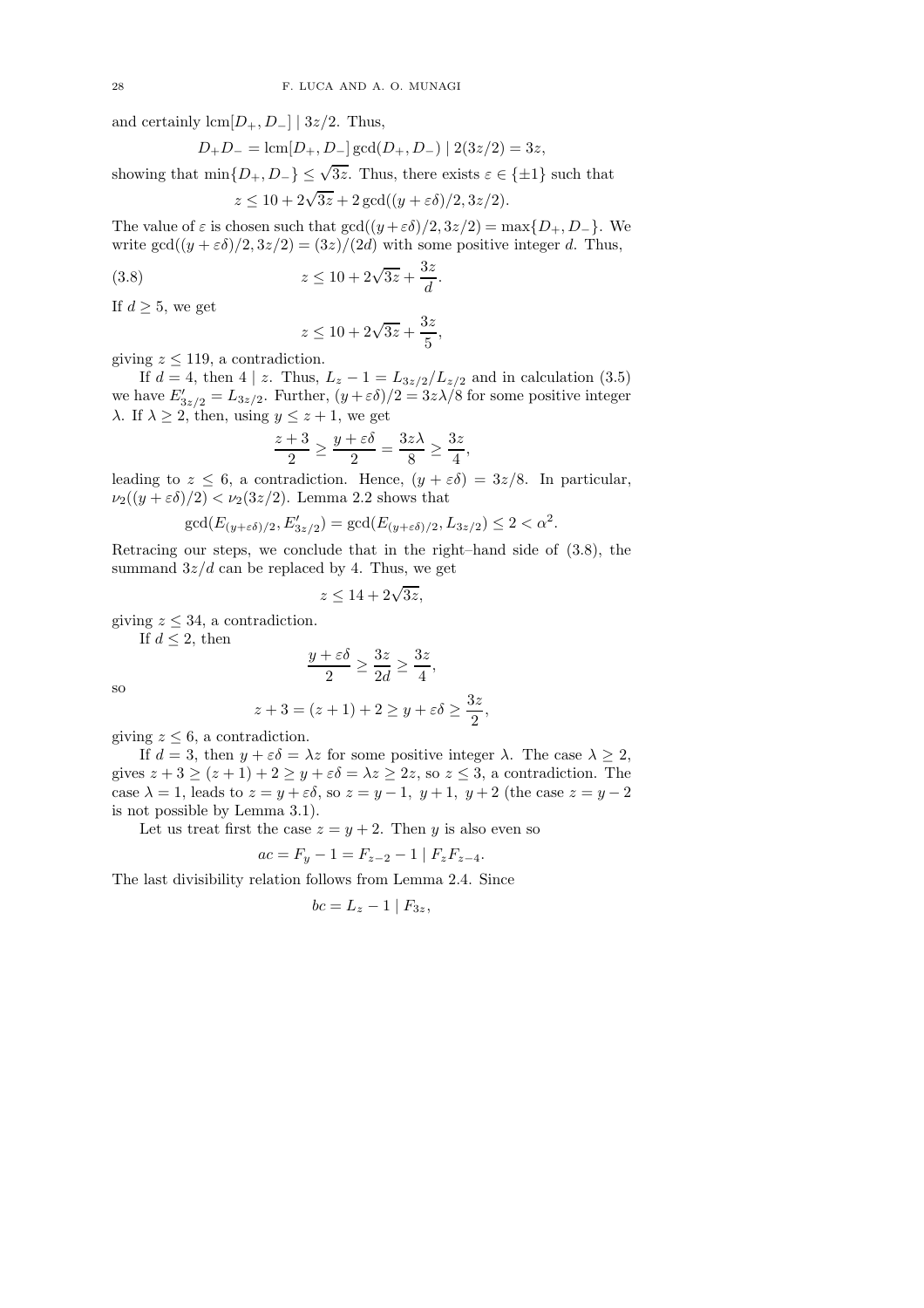it follows that

$$
c | \gcd(F_z F_{z-4}, F_{3z}) | \gcd(F_z, F_{3z}) \gcd(F_{z-4}, F_{3z}) | F_z F_{\gcd(3z, z-4)} | F_{12} F_z.
$$

On the other hand, by Lemma 2.4, we have

$$
c \mid \frac{L_{3z/2}}{L_{z/2}},
$$
 or  $c \mid \frac{F_{3z/2}}{F_{z/2}},$ 

according to whether 4 | z or not, respectively. Since  $F_{12} = 144$  and since  $F_z = F_{z/2}L_{z/2}$  (see Lemma 2.1), we get that

(3.9) 
$$
c | 144 \gcd\left(F_{z/2}, \frac{L_{3z/2}}{L_{z/2}}\right) \gcd\left(L_{z/2}, \frac{L_{3z/2}}{L_{z/2}}\right),
$$

or

(3.10) 
$$
c | 144 \gcd\left(F_{z/2}, \frac{F_{3z/2}}{F_{z/2}}\right) \gcd\left(L_{z/2}, \frac{F_{3z/2}}{F_{z/2}}\right),
$$

according to whether 4 | z or not, respectively. Note that since  $F_{z/2}$  |  $F_{3z/2}$ ,  $L_{z/2}$  |  $L_{3z/2}$  and  $L_{3z/2}^2 - 5F_{3z/2}^2 = \pm 4$  (see again Lemma 2.1), it follows that the first gcd in  $(3.9)$  and the second gcd in  $(3.10)$  are 1 or 2. If 4 | z, then

$$
L_{3z/2} = L_{z/2} (L_{z/2}^2 - 3),
$$

by Lemma 2.1, so the second gcd in (3.9) divides 3. Similarly when 4 does not divide z, then

$$
F_{3z/2} = F_{z/2}(5F_{z/2}^2 - 3),
$$

again by Lemma 2.1, so the first gcd in (3.10) also divides 3. In conclusion, in all cases, we get  $c \mid 144 \cdot 6 = 864$ , so  $\alpha^{z-1} < L_z < c^2 \leq 864^2$ , so  $z \leq 29$ .

Assume now  $z = y - 1$ . Then  $y = z + 1$ . If  $ac + 1 = L_{z+1}$ , then

$$
ac + 1 = L_{z+1} > L_z = bc + 1,
$$

so  $a > b$ , a contradiction. Thus,  $ac + 1 = F_{z+1}$ . Since  $ac = F_{z+1} - 1$  and  $bc = L_z - 1 = (F_{z+1} - 1) + F_{z-1}$  (see Lemma 2.1), we get that  $c | F_{z-1}$ . But also

$$
c \mid L_z - 1 = \frac{E_{3z/2}}{E_{z/2}} \mid F_{3z}.
$$

Hence,  $c \mid \gcd(F_{3z}, F_{z-1}) = F_{\gcd(3z,z-1)} \mid F_3 = 2$ , a contradiction.

Assume finally that  $z = y + 1$ . Thus,  $y = z - 1$ . If  $ac + 1 = F_y$ , we get the same contradiction as before. Namely,  $c | F_y - 1 = F_{z-1} - 1$  and also  $c \mid L_z - 1 = F_{z+1} + (F_{z-1} - 1)$ , therefore  $c \mid F_{z+1}$ . But also

$$
c \mid L_z - 1 = \frac{E_{3z/2}}{E_{z/2}} \mid F_{3z},
$$

so  $c \mid \gcd(F_{3z}, F_{z+1}) = F_{\gcd(3z,z+1)} \mid F_3 = 2$ , a contradiction. Suppose therefore that  $ac + 1 = L_y - 1 = L_{z-1} - 1$ . Then c also divides

$$
L_z - 1 = L_{z-2} + (L_{z-1} - 1),
$$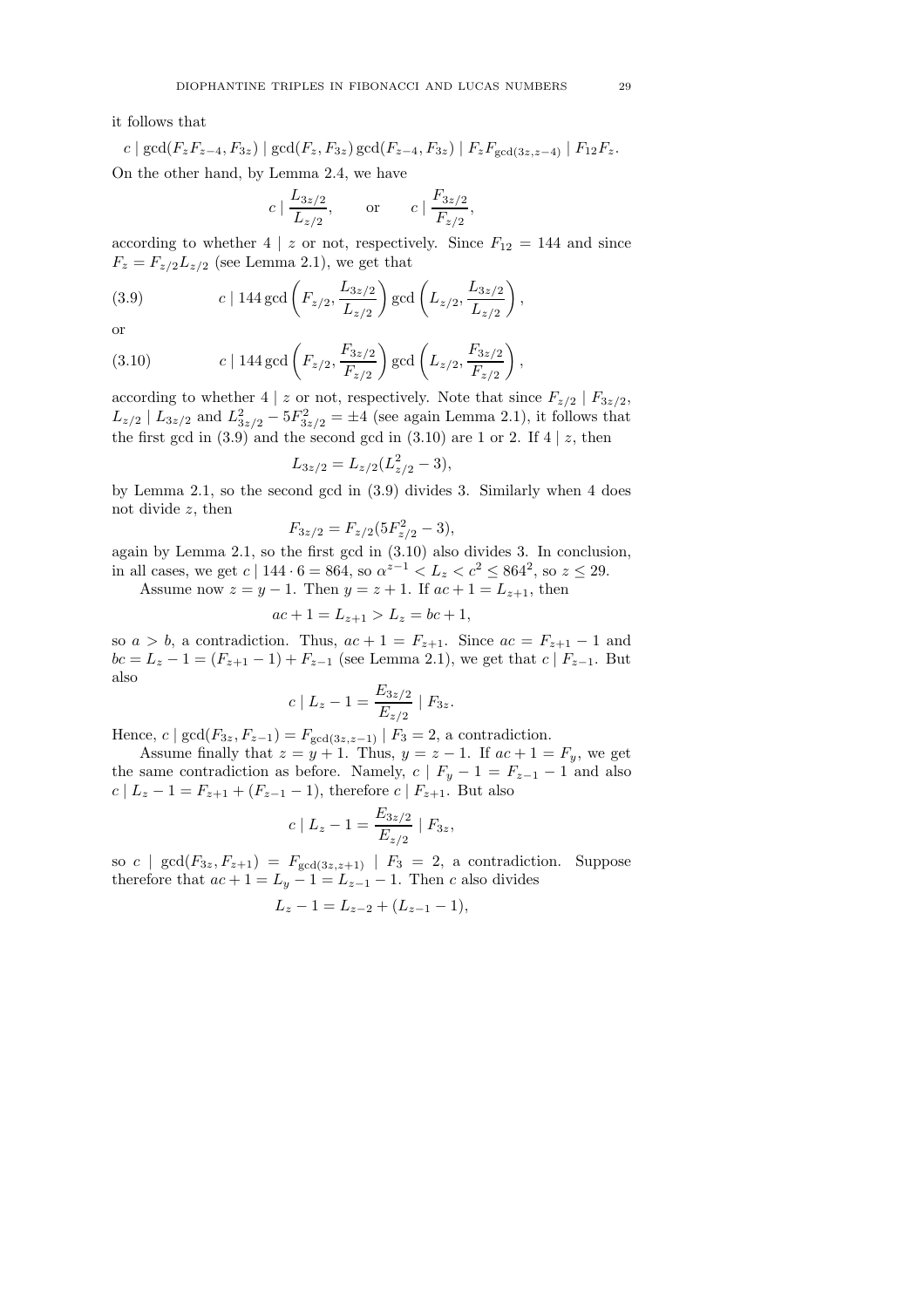so c |  $L_{z-2}$  |  $F_{2z-4}$ . Since also c |  $L_z - 1$  |  $E_{3z/2}$  |  $F_{3z}$ , we conclude that c |  $gcd(F_{2z-4}, F_{3z}) = F_{gcd(3z, 2z-4)} | F_{12}$ , so  $c \le 144$ . So,  $\alpha^{z-1} < L_z < c^2 = 144^2$ , so  $z \leq 21$ , a contradiction.

3.7. *The case when* (3.3) *holds but* (3.4) *doesn't.* We start by following the argument from the beginning of the previous case. We get the conclusions (3.5) and (3.6) except that in the right–hand side,  $y$  and  $z$  are swapped:

(3.11)  $c < \alpha^{5.5 + \gcd((z-\delta_1)/2,3y/2) + \gcd((z+\delta_1)/2,3y/2)},$ 

which together with

 $\alpha^{z-2} < F_z \leq c^2$ 

leads to the slightly weaker analogue of (3.7), namely

$$
(3.12) \t z \le 12 + 2 \gcd((z - \delta_1)/2, 3y/2) + 2 \gcd((z + \delta_1)/2, 3y/2).
$$

Here,  $\delta_1 \in {\pm 1, \pm 2}$  is such that  $z \equiv \delta_1 \pmod{2}$ . As before, one of the numbers  $\gcd((z+\delta_1)/2, 3y/2)$  and  $\gcd((z-\delta_1)/2, 3y/2)$  is at most  $\sqrt{3y}$ . Hence, there exists  $\varepsilon \in {\pm 1}$  such that if we write

$$
\gcd((z+\varepsilon \delta_1)/2, 3y/2) = (z+\varepsilon \delta_1)/(2d)
$$

with some integer  $d \geq 1$ , then

$$
z \le 12 + \frac{(z + \varepsilon \delta)}{d} + 2\sqrt{3y}.
$$

If  $d \geq 2$ , then we use the fact that  $y \leq z + 1$ , and get

$$
z \le 12 + \frac{z+2}{2} + 2\sqrt{3(z+1)},
$$

giving  $z \leq 93$ , a contradiction.

If  $d = 1$ , then  $gcd((z + \varepsilon \delta_1)/2, 3y/2) = (z + \varepsilon \delta_1)/2$ , so  $\lambda(z + \varepsilon \delta_1) = 3y$ holds with some positive integer  $\lambda$ .

If  $\lambda \geq 4$ , then

$$
z - 2 \le z + \varepsilon \delta_1 = 3y/\lambda \le 3y/4 \le (3z + 3)/4,
$$

giving  $z \leq 11$ , a contradiction.

If  $\lambda = 1$ , then  $y = (z + \varepsilon \delta_1)/3 \le (z + 2)/3$ . Since  $z \le 2y + 3$ , so  $y \ge (z-3)/2$ , we get  $(z-3)/2 \le y \le (z+2)/3$ , so  $z \le 13$ , a contradiction.

If  $\lambda = 2$ , then  $z + \varepsilon \delta_1 = 3y/2$ , so  $z = 3y/2 \pm 1$ ,  $3y/2 \pm 2$ . Furthermore, since in this case  $z + \varepsilon \delta_1$  is even, it follows that y is a multiple of 4. Thus,

$$
ac = L_y - 1 = \frac{L_{3y/2}}{L_{y/2}},
$$

.

and

$$
bc = E'_z - 1 = A'E'_{(z+\varepsilon\delta_1)/2}E'_{(z-\varepsilon\delta_1)/2} = AE'_{3y/2}E'_{3y/2-\varepsilon\delta_1}
$$

Here,  $A' | 5$ . If  $E'_{3y/2} = F_{3y/2}$ , then

c | 5 gcd $(L_{3y/2}, F_{3y/2})$  gcd $(L_{3y/2}, E'_{3y/2-\varepsilon\delta})$  | 10 gcd $(F_{3y}, F_{3y-2\varepsilon\delta_1})$  | 10 $F_4$  | 30,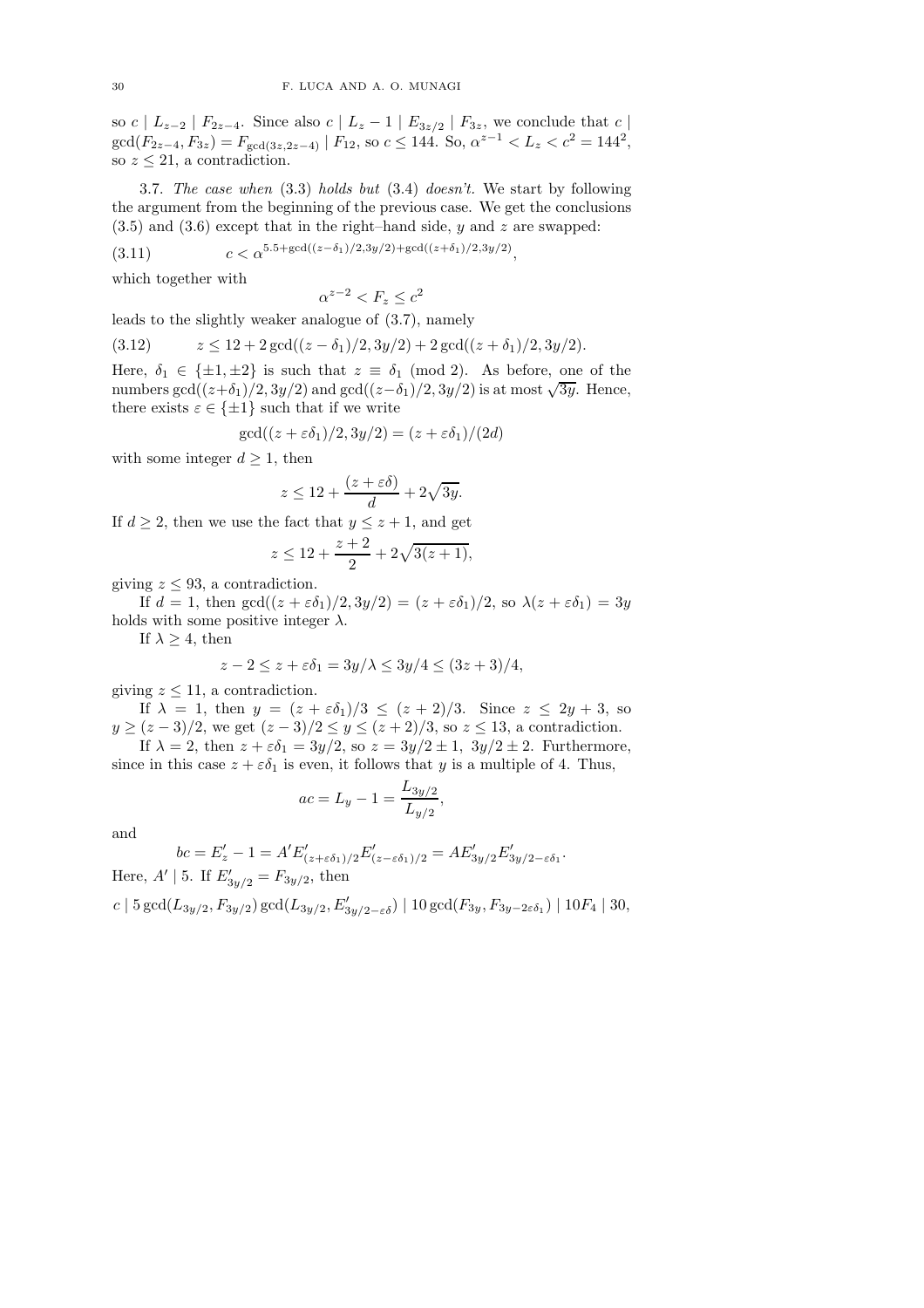so  $\alpha^{z-2} \le F_z \le c^2 \le 900$ , so  $z \le 16$ , a contradiction. If  $E'_{3y/2} = L_{3y/2}$ , then

$$
b/a = A'L_{y/2}E'_{3y/2-\varepsilon\delta_1} \ge \alpha^{2y-5}.
$$

Since  $z \le 3y/2 + 2$ , we get that  $y \ge (2/3)(z - 2)$ , so  $b \ge \alpha^{2y-5} \ge \alpha^{4z/3 - 23/3}$ . Thus, by inequalities (2.2),

$$
\alpha^{z+1} > L_z > b^2 > \alpha^{8z/3 - 46/3},
$$

giving  $z < 9$ , a contradiction.

If  $\lambda = 3$ , then  $z = y - 1$ ,  $y + 1$ ,  $y + 2$ . We use that

$$
c \mid ac = L_y - 1 = E_{3y/2} / E_{y/2} \mid F_{3y}.
$$

If  $z = y + 2$ , then z is even, so  $bc + 1 = F_z$ . Hence,  $c | F_z - 1 = F_{y+2} - 1$ . But also, by Lemma 2.1, we have

$$
c \mid L_y - 1 = F_{y+1} + F_{y-1} - 1 = F_{y+2} - F_y + F_{y-1} - 1 = (F_{y+2} - 1) - F_{y-2}.
$$

Hence, c |  $F_{y-2}$ . Therefore c | gcd( $F_{3y}, F_{y-2}$ ) =  $F_{\text{gcd}(3y,y-2)}$  |  $F_6 = 8$ . This shows that  $\alpha^{z-2} < F_z \leq c^2 \leq 8^2$ , so  $z \leq 10$ , a contradiction.

If  $z = y - 1$ , then  $bc = E'_z - 1 \le L_{y-1} - 1 \le L_y - 1 = ac$ , a contradiction. Finally suppose that  $z = y+1$ . If  $bc+1 = F_z$ , it follows that  $bc = F_{y+1}-1$ . But also  $ac = L_y - 1 = (F_{y+1} - 1) + F_{y-1}$ . Hence,  $c \mid F_{y-1}$ , therefore  $c \mid \gcd(F_{3y}, F_{y-1}) = F_{\gcd(3y, y-1)} \mid F_3 = 2$ , a contradiction. If  $bc + 1 = L_z$ , then  $bc = L_{y+1} - 1$ . Since  $ac = L_y - 1$ , it follows that  $c \mid L_{y+1} - L_y = L_{y-1}$ , so c |  $F_{2y-2}$ . Thus, c | gcd( $F_{3y}, F_{2y-2}$ ) =  $F_{\text{gcd}(3y,2y-2)}$  |  $F_{12}$ . This shows that  $\alpha^{z-2} < F_z \leq c^2 \leq 144^2$ , so  $z \leq 22$ , a contradiction.

From the last three subsections we conclude that neither (3.3) nor (3.4) holds.

3.8. *The case when neither* (3.3) *nor* (3.4) *holds.* Here we show that the following holds.

LEMMA 3.2. *We have*  $|z - y| \leq 4$ .

Since now we know that neither (3.3) and (3.4) hold, we get, by Lemma 2.4, that

$$
ac = E_y - 1 = AE_{(y-\delta)/2}E_{(y+\delta)/2},
$$
  
\n
$$
bc = E'_z - 1 = A'E'_{(z-\delta_1)/2}E'_{(z+\delta_1)/2},
$$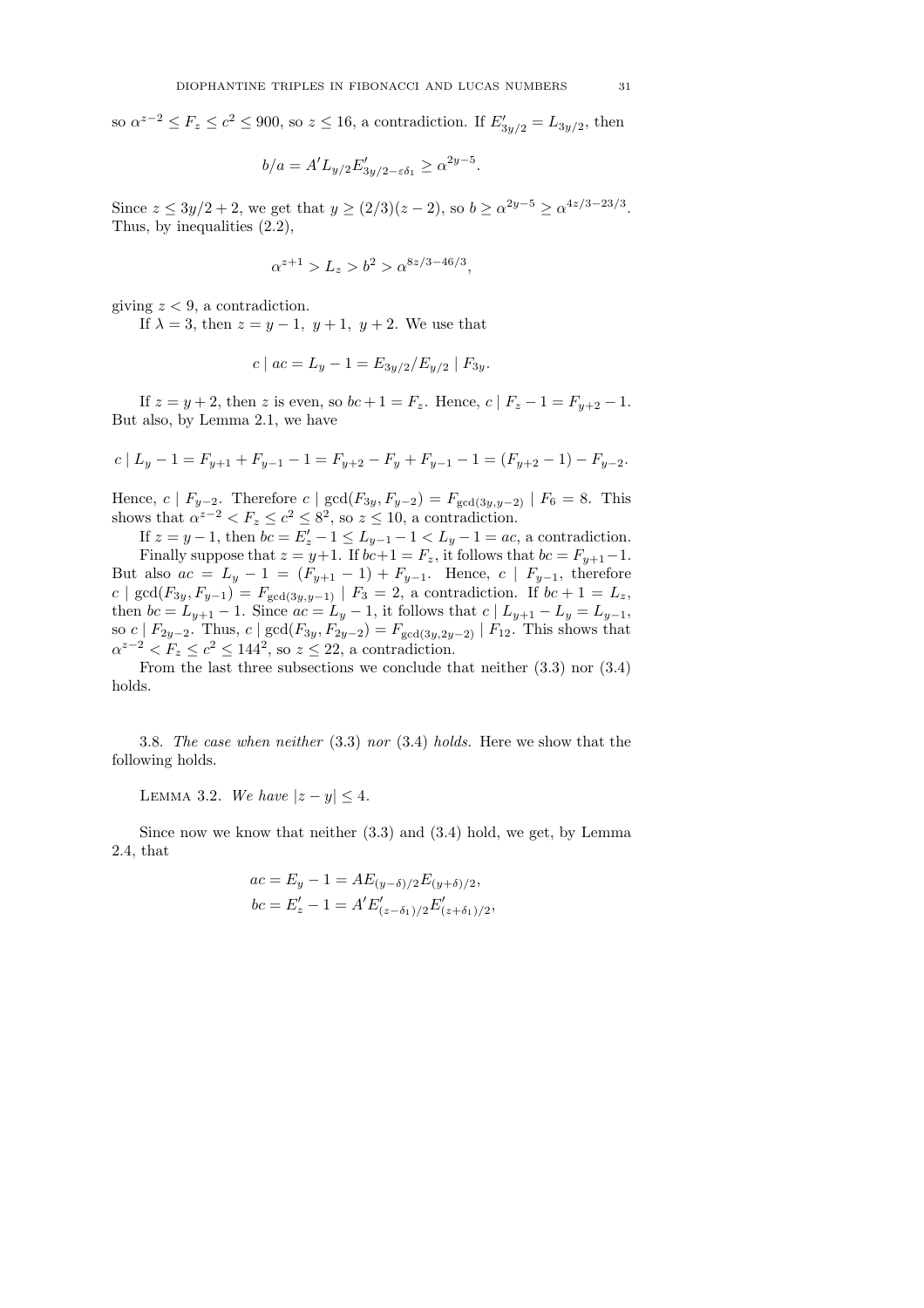where  $A, A' \in \{1, 5\}$  and  $\delta, \delta_1 \in \{\pm 1, \pm 2\}$  are such that  $y \equiv \delta \pmod{2}$  and  $z \equiv \delta_1 \pmod{2}$ . Hence,

$$
c \quad | \quad \gcd(ac, bc) \mid \gcd\left(AE_{(y-\delta)/2}E_{(y+\delta)/2}, A'E'_{(z-\delta_1)/2}E'_{(z+\delta_1)/2}\right) \n| \quad 5 \quad \prod_{\varepsilon, \varepsilon_1 \in \{\pm 1\}} \gcd(E_{(y+\varepsilon\delta)/2}, E'_{(z-\varepsilon_1\delta_1)/2}) \n\leq 5 \quad \prod_{\varepsilon, \varepsilon_1 \in \{\pm 1\}} L_{\gcd((y+\varepsilon\delta)/2, (z-\varepsilon_1\delta_1)/2)} \n< 5\alpha^{4+\sum_{\varepsilon, \varepsilon_1 \in \{\pm 1\}} \gcd((y+\varepsilon\delta)/2, (z-\varepsilon_1\delta_1)/2)}.
$$

Hence, by  $(2.2)$ ,

$$
\alpha^{z-2} \le F_z < c^2 < 25\alpha^{8+2\sum_{\varepsilon,\varepsilon_1 \in \{\pm 1\}} \gcd((y+\varepsilon \delta)/2, (z-\varepsilon_1 \delta_1)/2)},
$$

which together with the fact that  $5^2<\alpha^7$  gives

$$
z \le 16 + 2 \sum_{\varepsilon, \varepsilon_1 \in \{\pm 1\}} \gcd((y + \varepsilon \delta)/2, (z - \varepsilon_1 \delta_1)/2).
$$

By an argument used before, for each  $\varepsilon \in \{\pm 1\}$  the greatest common divisor of

$$
gcd((y+\varepsilon\delta)/2, (z-\delta_1)/2)
$$
 and  $gcd((y+\varepsilon\delta)/2, (z+\delta_1)/2)$ 

divides  $\delta_1$ , therefore 2, and the least common multiple of the above two numbers is at most  $(y+2)/2$ . So, the smallest is at most  $\sqrt{y+2} \le \sqrt{z+3}$ . In the same way, for each  $\varepsilon_1 \in \{\pm 1\}$ , one of the numbers

$$
\gcd((z+\varepsilon_1\delta_1)/2,(y-\delta)/2) \quad \text{and} \quad \gcd((z+\varepsilon_1\delta_1),(y+\delta)/2)
$$

is at most  $\sqrt{z+2}$ . Thus, up to changing  $\delta$  to  $-\delta$  and/or  $\delta_1$  to  $-\delta_1$  if needed, we conclude that

(3.13) 
$$
z \le 16 + \frac{z - \delta_1}{d_1} + \frac{z + \delta_1}{d_2} + 2\sqrt{z + 2} + 2\sqrt{z + 3}.
$$

Here,  $d_1$  and  $d_2$  are defined by

$$
gcd((y - \delta)/2, (z - \delta_1)/2) = (z - \delta_1)/(2d_1);
$$
  
gcd((y + \delta)/2, (z + \delta\_1)/2) = (z + \delta\_1)/(2d\_2).

Let us treat first the case when one of  $d_1$ ,  $d_2$  equals 1. Say  $d_1 = 1$ . Then  $y-\delta = \lambda(z-\delta_1)$ . If  $\lambda \geq 2$ , we then have  $z-2 \leq z-\delta_1 = (y-\delta)/\lambda \leq (z+3)/2$ , so  $z \le 7$ , a contradiction. Thus,  $\lambda = 1$ , so  $y - \delta = z - \delta_1$ . In particular,  $|y - z| = |\delta - \delta_1| \leq 4$ , which is the title of this section. The same conclusion is reached in the case when  $d_2 = 1$ .

So, assume that  $\min\{d_1, d_2\} \geq 2$ . Suppose first that  $d_1 = d_2 = 2$ . Since  $d_1 = 2$ , it follows that  $(y - \delta) = \lambda (z - \delta_1)/2$ , where  $\lambda$  cannot be 2. If  $\lambda \geq 3$ , then  $z + 3 \ge y + 2 \ge y - \delta = \lambda(z - \delta_1)/2 \ge 3(z - 2)/2$ , so  $z \le 12$ , a contradiction. Thus,  $\lambda = 1$  and  $y - \delta = (z - \delta_1)/2$ , therefore  $2y - z = 2\delta - \delta_1$ .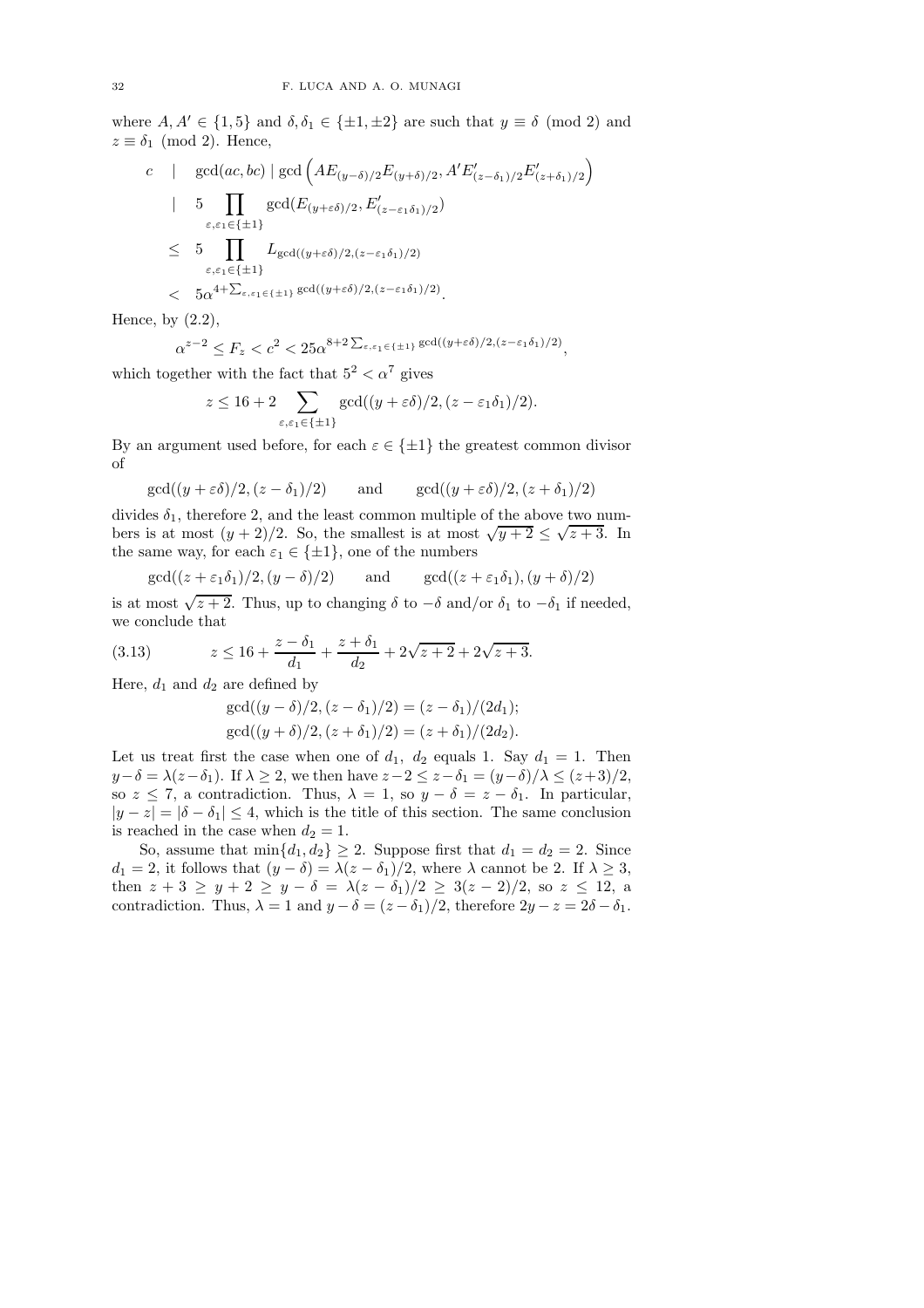Since also  $d_2 = 2$ , we get that  $y + \delta = \lambda_1(z + \delta_1)/2$ , where  $\lambda_1$  cannot be 2. A similar argument as before shows that  $\lambda_1 = 1$ , so  $y + \delta = (z + \delta_1)/2$ , so  $2y - z = -(2\delta - \delta_1)$ . Hence,  $2\delta - \delta_1 = y - 2z = -(2\delta - \delta_1)$ , so  $2\delta = \delta_1$ . This shows that  $2y = z$ . In particular,  $y = z/2 > 60$ . Hence, z is even. In particular, since (3.4) does not hold, we get

$$
bc = F_{2y} - 1.
$$

If  $ac = F_y - 1$ , then  $c \leq F_y - 1$ , so

$$
F_{2y} = 1 + bc < c^2 < (F_y - 1)^2,
$$

a contradiction for  $y > 60$  (in fact, even for  $y \ge 2$ ), conclusion which can be reached using the Binet formulas (2.1). Assume that  $ac = L_y - 1$ . If  $a \ge 2$ , then  $c \leq (L_y-1)/2$ , so

$$
F_{2y} = 1 + bc < c^2 < (L_y - 1)^2 / 4,
$$

again a contradiction for  $y > 60$  (in fact, even for  $y \ge 2$ ), which can be checked using the Binet formulas (2.1). Hence,  $a = 1, c = L_y - 1$ , so

$$
L_y - 1 \mid bc = F_{2y} - 1 = F_y L_y - 1 = F_y (L_y - 1) + (F_y - 1),
$$

so  $L_y - 1 \mid F_y - 1$ , a contradiction for any  $y \ge 3$  because then  $1 < F_y < L_y$ (see Lemma 2.1). This shows that it is not possible that  $d_1 = d_2 = 2$ . Hence,  $\min\{d_1, d_2\} = 2$  and  $\max\{d_1, d_2\} \geq 3$ . Thus,  $1/d_1 + 1/d_2 \leq 5/6$ . Returning to (3.13), we get

$$
z \le 16 + (z+2)(1/d_1 + 1/d_2) + 2\sqrt{z+2} + 2\sqrt{z+3}
$$
  

$$
\le 16 + \frac{5(z+2)}{6} + 2\sqrt{z+2} + 2\sqrt{z+3},
$$

giving  $z < 776$ . To deal with this last range, we looked at

$$
\mathcal{F}L = \{1, 2, 3, 4, 5, 7, 8, 11, 13, 18, 21, \ldots\} = \{L_1, F_3, F_4, L_3, F_5, L_4, F_6, \ldots, F_{n+1}, L_n, F_{n+2}, L_{n+1}, \ldots\}.
$$

Let  $\mathcal{F}L_m$  be the mth element in  $\mathcal{F}L$ . Note that since  $1 \leq a < b < c$ , it follows that  $bc + 1 > ac + 1 \geq 4$ , so both  $ac + 1$ ,  $bc + 1$  are in

$$
\mathcal{F}L\backslash\{1,2,3\}=\{L_3,F_5,L_4,F_6,\ldots,F_{n+2},L_{n+1},\ldots\}.
$$

The general formulas are

$$
\mathcal{F}L_1 = 1, \quad \mathcal{F}L_2 = 2, \quad \mathcal{F}L_3 = 3,
$$
  

$$
\mathcal{F}L_n = \begin{cases} L_{(n+2)/2} & \text{if } n \equiv 0 \pmod{2} \\ F_{(n+5)/2} & \text{if } n \equiv 1 \pmod{2} \end{cases} \qquad \text{for} \qquad n \ge 4.
$$

We checked computationally that the only pairs  $1 \leq k \leq n \leq 1600$  with  $gcd(\mathcal{F}L_n - 1, \mathcal{F}L_k - 1) \geq \sqrt{\mathcal{F}L_n}$  which moreover satisfy  $k \leq n - 7$  are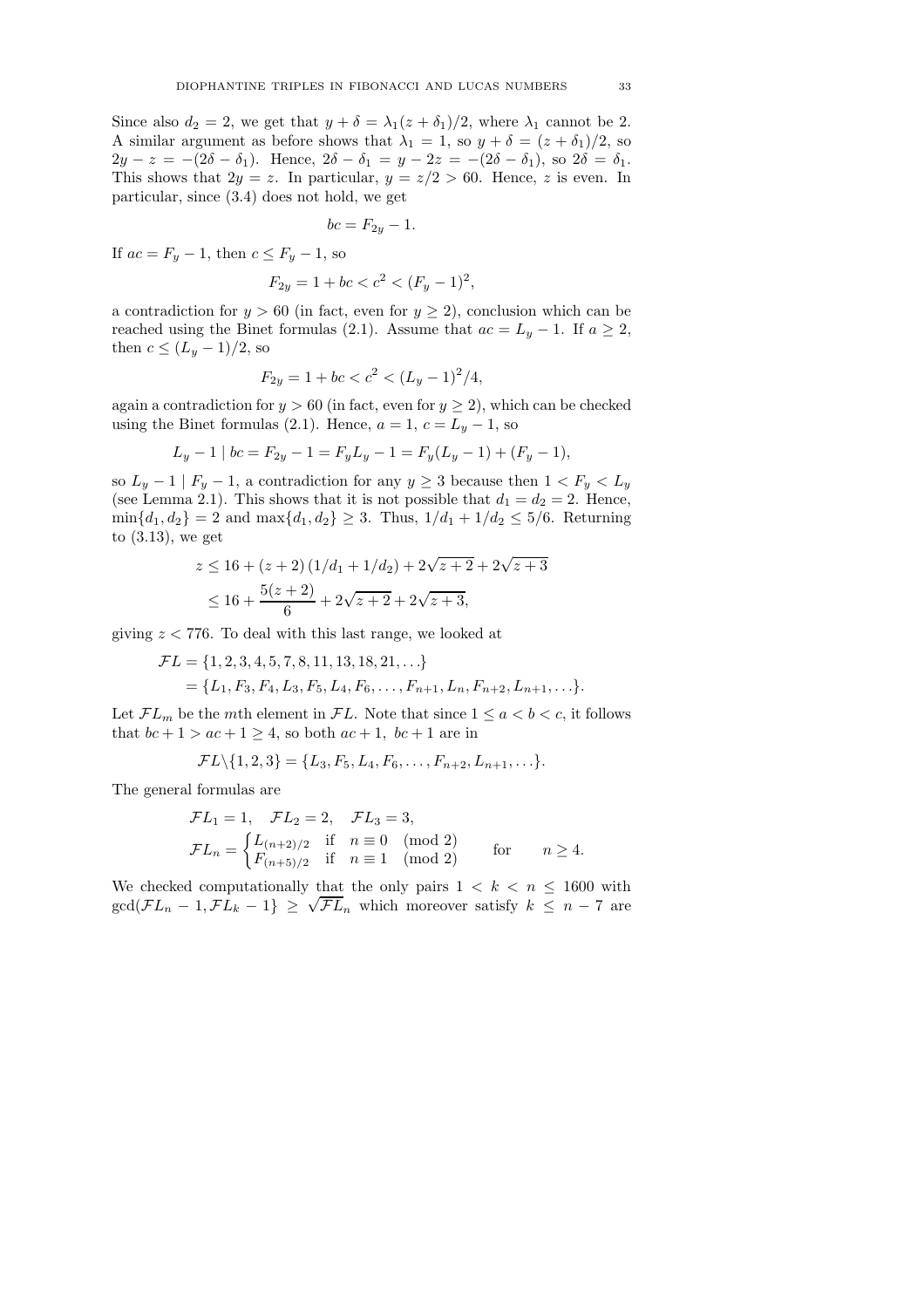$(k, n) = (13 + 16t, 20 + 16t)$  for  $t \in [0, 99]$ . The difference  $n - k$  is always 7 for such pairs. To deal with them, we use a theoretical argument. Note that

$$
\mathcal{F}L_k - 1 = F_{9+8t} - 1 = F_{4t+4}L_{4t+5},
$$
  

$$
\mathcal{F}L_n - 1 = L_{11+8t} - 1 = L_{4t+6}L_{4t+5}.
$$

Hence,

$$
gcd(\mathcal{F}L_k - 1, \mathcal{F}_n - 1) = gcd(F_{4t+4}L_{4t+5}, L_{4t+6}L_{4t+5})
$$
  
=  $L_{4t+5} gcd(F_{4t+4}, L_{4t+6}) = 3L_{4t+5}.$ 

The fact that the last gcd above is 3 follows because  $3 = F_4, F_4 | F_{4t+4},$  $3 = L_2$  and  $L_2 \mid L_{4t+6}$  and further,

 $\gcd(F_{4t+4}, L_{4t+6}) \mid \gcd(F_{8t+8}, F_{8t+12}) = F_{\gcd(8t+8,8t+12)} \mid F_4.$ 

Thus,  $c \mid 3L_{4t+5}$ . It is not possible that  $c \mid L_{4t+5}$ , for if it were so, then

$$
c^{2} \le L_{4t+5}^{2} = L_{8t+10} - 2 < L_{8t+11} - 1 = \mathcal{F}L_{n} - 1 = bc,
$$

a contradiction. Thus,  $c \in \{2L_{4t+5}, 3L_{4t+5}\}$ . The case  $c = 2L_{4t+5}$  leads to  $a = F_{4t+4}/2$ ,  $b = L_{4t+6}/2$ , so

$$
ab + 1 = \frac{1}{4}F_{4t+4}L_{4t+6} + 1 = \frac{F_{8t+10} - 1}{4} + 1 = \frac{F_{8t+10} + 3}{4}
$$

$$
= \frac{F_{8t+10} + F_4}{4} = \frac{F_{4t+3}L_{4t+7}}{4},
$$

while the case  $c = 3L_{4t+5}$  leads to  $a = F_{4t+4}/3$ ,  $b = L_{4t+6}/3$ , so

$$
ab + 1 = \frac{1}{9}F_{4t+4}L_{4t+6} + 1 = \frac{F_{8t+10} - 1}{9} + 1 = \frac{F_{8t+10} + 8}{9}
$$

$$
= \frac{F_{8t+10} + F_6}{9} = \frac{F_{4t+8}L_{4t+2}}{9}.
$$

It remains to show that neither  $F_{4t+3}L_{4t+7}/4$  nor  $F_{4t+8}L_{4t+2}/9$  belongs to FL. This follows right away for  $t > 1$  because in this case  $F_{4t+3}/4$ 1,  $L_{4t+2}/9 > 1$  and  $4t + 8 > 4t + 7 > 12$ . Thus, if either of

$$
\frac{F_{4t+3}L_{4t+7}}{4} = E_w, \qquad \text{or} \qquad \frac{F_{4t+8}L_{4t+2}}{9} = E_w
$$

holds, then  $w > 4t + 7 > 12$  in the first case and  $w > 4t + 8 > 12$  in the second case, and by Carmichael's primitive divisor theorem we get that  $E_w$ has in both cases a prime factor that does not divide the left–hand side of its corresponding equation, which makes the above equalities impossible. For  $t = 0, 1$ , we checked by hand and for  $t = 0$  we do in fact get the sporadic solution  $c = 3L_{8t+5} = 33$ ,  $a = F_{4t+4}/3 = 1$  and  $b = L_{4t+6}/3 = 6$ . This implies that even in the range  $120 < z \le 776$ , we have that  $|z - y| \le 4$ .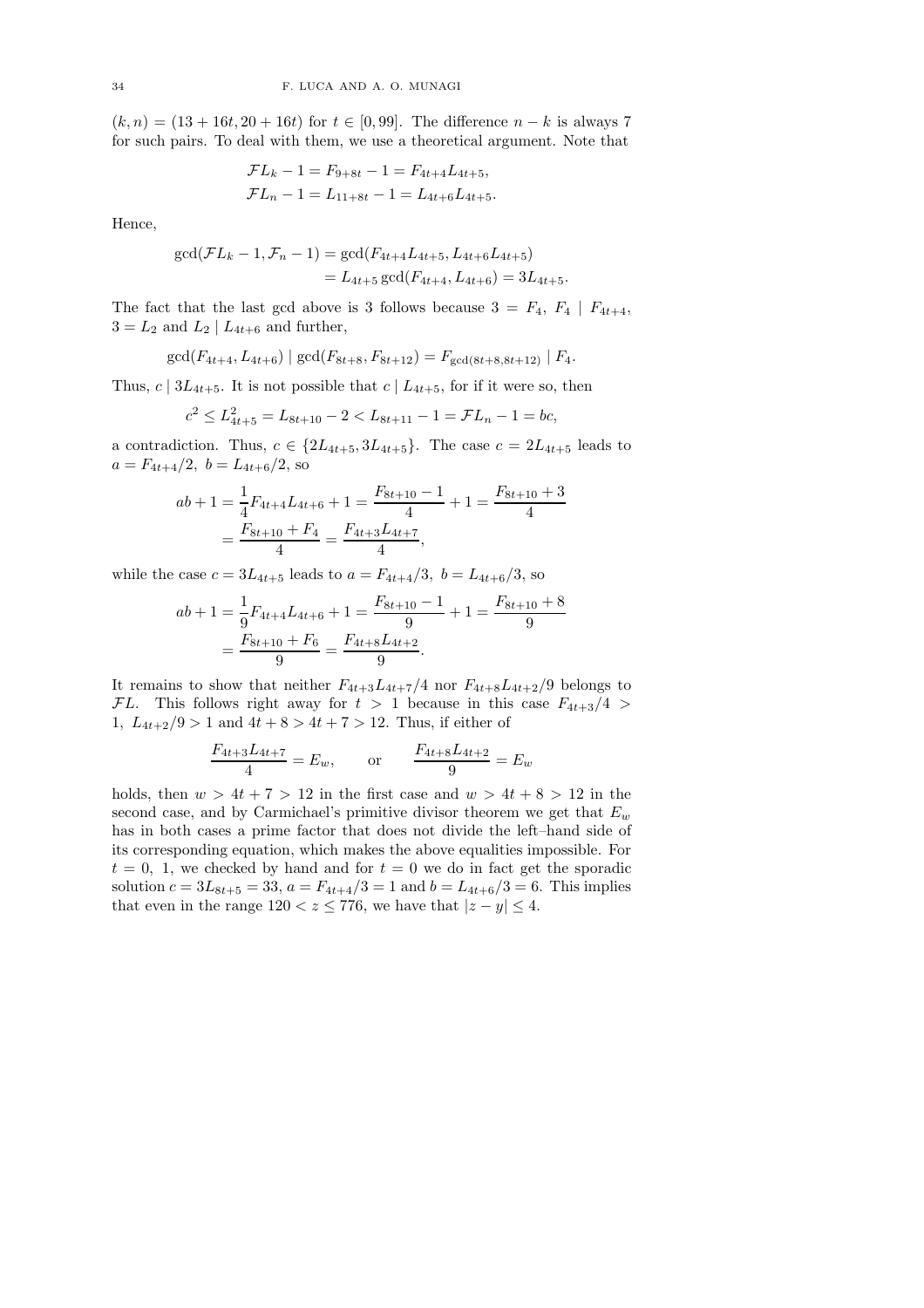3.9.  $x \in [z-30, y+1]$ . Continuing with the argument from the preceding section, we saw that there exist  $\delta$ ,  $\delta_1 \in \{\pm 1, \pm 2\}$  such that  $y \equiv \delta \pmod{2}$ ,  $z \equiv \delta_1 \pmod{2}$  and  $y - \delta = z - \delta_1$ . Furthermore,

$$
ac = E_y - 1 = AE_{(y-\delta)/2}E_{(y+\delta)/2};
$$
  
\n
$$
bc = E'_z - 1 = A'E'_{(z-\delta_1)/2}E'_{(z+\delta_1)/2} = A'E'_{(y-\delta)/2}E'_{(y+2\delta_1-\delta)/2}
$$

The three numbers  $(y - \delta)/2$ ,  $(y + \delta)/2$ ,  $y + 2\delta_1 - \delta)/2$  are distinct except if  $\delta = \delta_1$ . Assume for the moment that  $\delta \neq \delta_1$ .

If  $E_{(y-\delta)/2} \neq E'_{(y-\delta)/2}$ , then  $\{E_{(y-\delta)/2}, E'_{(y-\delta)/2}\} = \{F_{(y-\delta)/2}, L_{(y-\delta)/2}\}.$ Further, in this case,

c | gcd(*ac*, *bc*)  
\n5 gcd(
$$
F_{(y-\delta)/2}, L_{(y-\delta)/2}
$$
) gcd( $E_{(y-\delta)/2}, E'_{(y+2\delta_1-\delta)/2}$ )  
\n× gcd( $E_{(y+\delta)/2}, E'_{(y-\delta)/2}$ ) gcd( $E_{(y+\delta)/2}, E'_{y+2\delta_1-\delta)/2}$ )  
\n5 · 2 · gcd( $F_{y-\delta}, F_{y+2\delta_1-\delta}$ ) gcd( $F_{y-\delta}, F_{y+\delta}$ ) gcd( $F_{y+\delta}, F_{y+2\delta_1-\delta}$ )  
\n10 $F_{|2\delta_1-2\delta|}^2 F_{2|\delta|}$ ,

so  $c \le 10F_8^2F_4 = 13230$ . So,  $\alpha^{z-2} < F_z < c^2 < 13230^2$ , therefore  $z \le 42$ , a contradiction. So,

(3.14) 
$$
E_{(y-\delta)/2} = E'_{(y-\delta)/2}.
$$

But then

$$
c \quad | \quad 5E_{(y-\delta)/2} \gcd(E_{(y+\delta)/2}, E'_{(y+2\delta_1-\delta)/2})
$$
  
\n
$$
| \quad 5E_{(y-\delta)/2} \gcd(F_{y+\delta}, F_{y+2\delta_1-\delta})
$$
  
\n
$$
| \quad 5E_{(y-\delta)/2} F_{|2\delta_1-2\delta|},
$$

therefore

$$
c \le 5L_{(y-\delta)/2}F_8 \le 105\alpha^{y/2+1} < \alpha^{y/2+11}.
$$

Hence,

$$
a = \frac{E_y - 1}{c} \ge \frac{F_y - 1}{\alpha^{y/2 + 11}} \ge \alpha^{y/2 - 13},
$$

where the last inequality holds by (2.3). Thus,

$$
\alpha^{x+1} > L_x \ge ab + 1 > a^2 > \alpha^{y-26} \ge \alpha^{z-30},
$$

giving  $x \geq z - 30$ .

This was in case  $\delta \neq \delta_1$ . But if  $\delta = \delta_1$ , then  $y = z$ , therefore  $ac = F_y - 1$ ,  $bc = L_y - 1$ , and y is odd. Thus,  $c \mid F_y - 1$  and  $c \mid L_y - 1 = (F_y - 1) + 2F_{y-1}$ , showing that  $c \mid 2F_{y-1}$ . Since y is odd,  $ac = F_y - 1 = E_{(y-1)/2}E_{(y+1)/2}$ .

.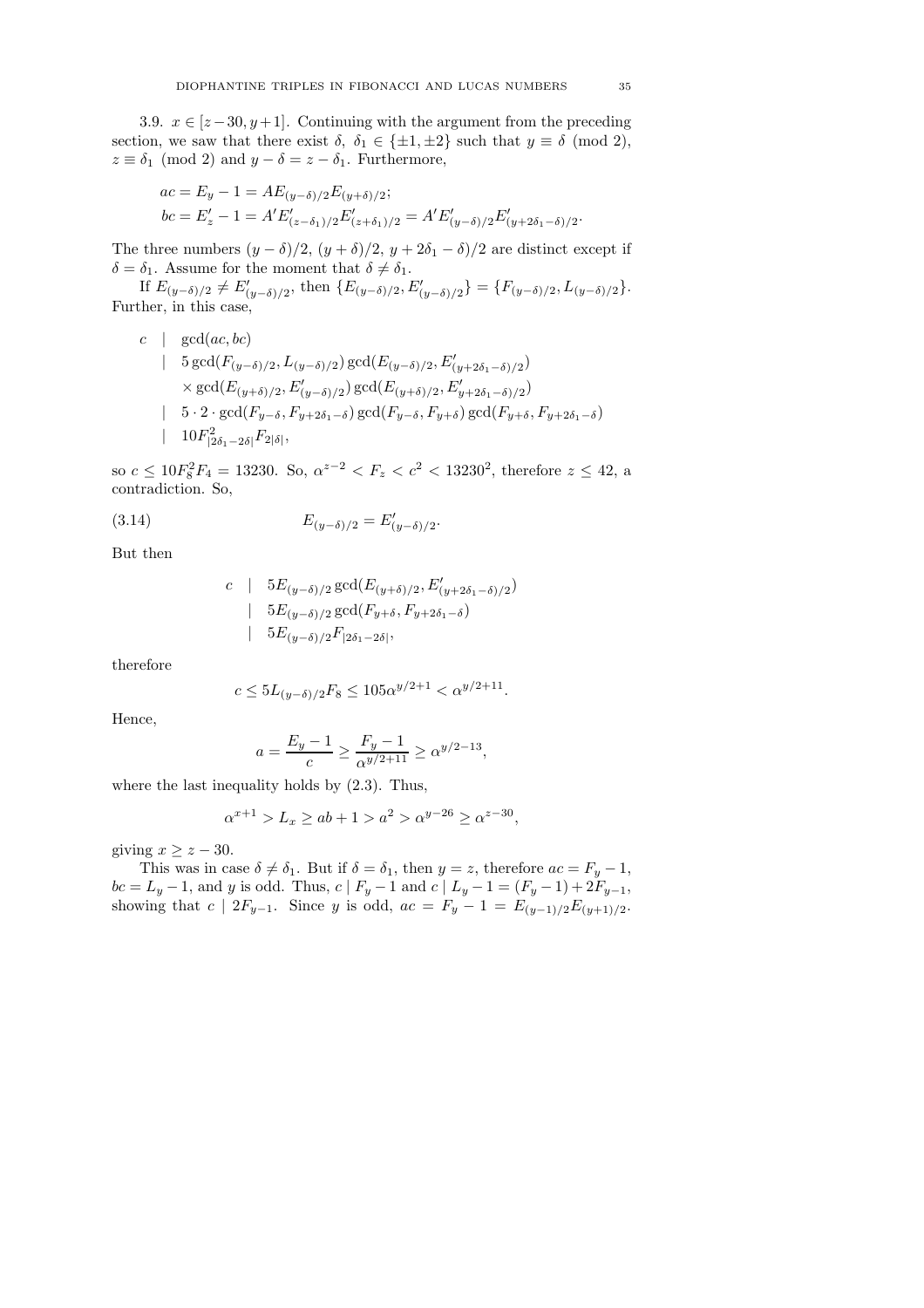Hence,

$$
c \quad | \quad 2 \gcd(F_{y-1}, E_{(y-1)/2}, E_{(y+1)/2})
$$
  
\n
$$
| \quad 2E_{(y-1)/2} \gcd(F_{y-1}, E_{(y+1)/2})
$$
  
\n
$$
| \quad 2E_{(y-1)/2} \gcd(F_{y-1}, F_{y+1})
$$
  
\n
$$
| \quad 2E_{(y-1)/2},
$$

so

$$
c \le 2L_{(y-1)/2} \le 2\alpha^{(y+1)/2} < \alpha^{y/2+3}.
$$

So, even in this case when  $\delta = \delta_1$ , we have  $c < \alpha^{y/2+3} < \alpha^{y/2+11}$ , and the previous argument leads to  $x > z - 30$ . To see that  $x \le y + 1$ , assume that this is not so. Then  $x \ge y + 2$  and

$$
ab = E_x - 1 \ge F_{y+2} - 1 \ge L_y - 1 = bc,
$$

a contradiction. The middle inequality above follows because, by Lemma 2.1, we have  $L_y = F_{y+1} + F_{y-1} < F_{y+2}$ , where the last inequality holds for  $y \geq 5$ , which is our case since  $y = z - \delta_1 + \delta \geq z - 4 \geq 117$ . Thus, we have proved the following lemma.

LEMMA 3.3. *We have*  $x \in [z - 30, y + 1]$ *.* 

Before closing this section, we record an important byproduct of it, which is the following:

Lemma 3.4. *In the notation*

$$
ac = E_y - 1 = AE_{(y-\delta)/2}E_{(y+\delta)/2};
$$
  
\n
$$
bc = E'_z - 1 = A'E'_{(z-\delta_1)/2}E'_{(z+\delta_1)/2},
$$

*with the natural conditions*  $A, A' \in \{1, 5\}$ ,  $\delta, \delta_1 \in \{\pm 1\}$ ,  $y \equiv \delta \pmod{2}$ ,  $z \equiv$ δ<sup>1</sup> (mod 2)*, we have*

$$
E_{(y-\delta)/2} = E'_{(z-\delta_1)/2}.
$$

Indeed, this was shown above explicitly when  $\delta \neq \delta_1$  (see (3.14)), while for  $\delta = \delta_1$ , we have  $y = z$ ,  $E_y = F_y$ ,  $E'_z = L_z = L_y$ , y is odd, and then the desired conclusion follows from Lemma 2.4 because

 $E_y - 1 = F_y - 1 = F_{(y-1)/2}L_{(y+1)/2}$  and  $E'_z - 1 = L_y - 1 = 5F_{(y-1)/2}F_{(y+1)/2}$ , or

$$
E_y - 1 = F_y - 1 = F_{(y+1)/2}L_{(y-1)/2}
$$
 and  $E'_z - 1 = L_y - 1 = L_{(y-1)/2}L_{(y+1)/2}$ 

according to whether  $y \equiv 1, 3 \pmod{4}$ , respectively, hence taking  $\delta = 1$ , we get  $E_{(y-\delta)/2} = E'_{(z-\delta_1)/2} = F_{(y-1)/2}$  or  $L_{(y-1)/2}$  according to whether  $y \equiv 1, 3$ (mod 4), respectively.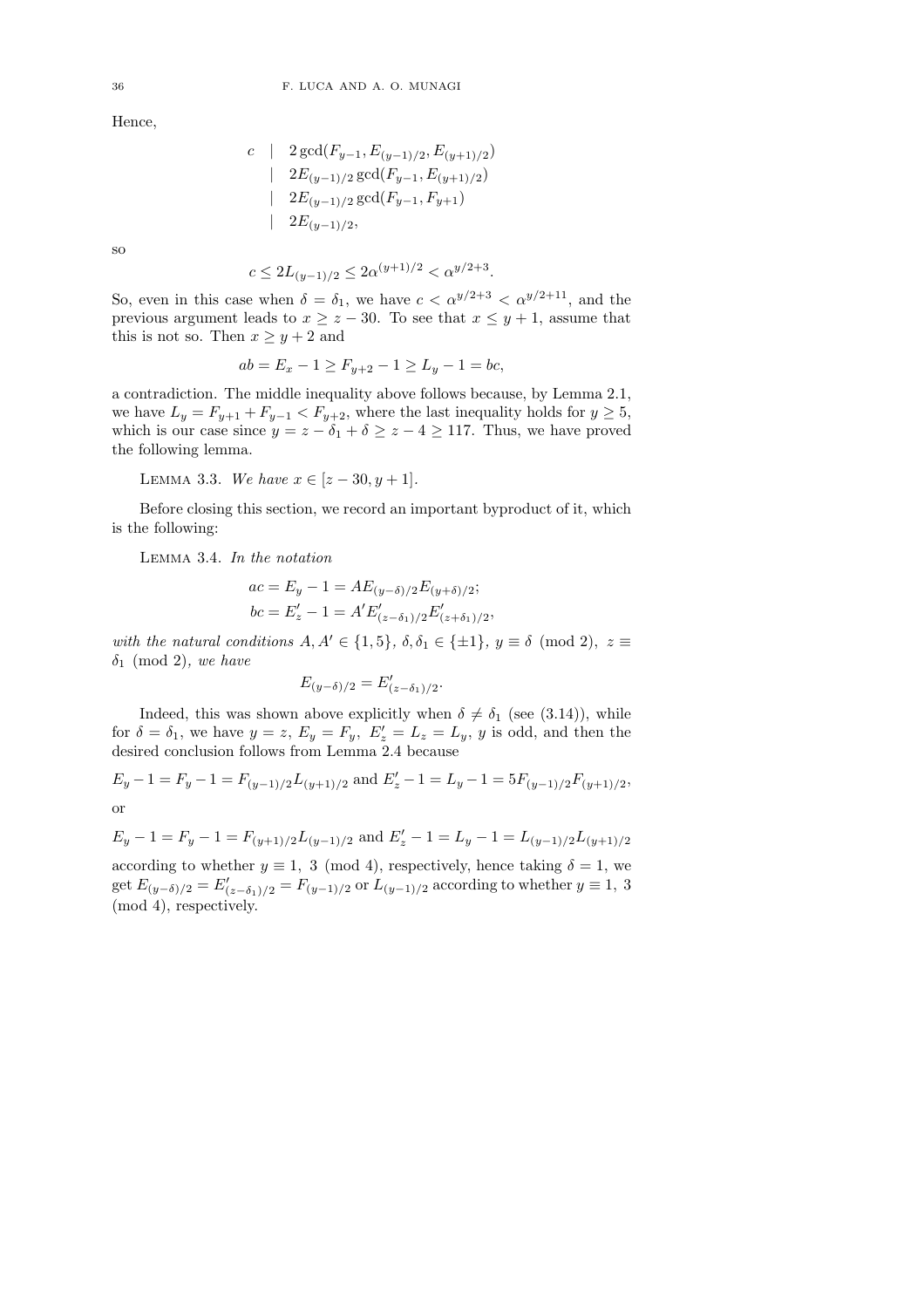3.10. *The range*  $z \in [120, 1100]$ . Now we make a computation to cover the range  $120 < z \le 1100$ . To do that, we generated all triples  $1 \le l \le k$  $n \leq 2200$  of elements of  $\mathcal{F}L$  with the following properties:

(i) 
$$
k \in \{n-9,...,n-1\};
$$
  
\n(ii)  $l \in \{n-61,...,k-1\};$   
\n(iii)  $(\mathcal{F}L_k - 1)(\mathcal{F}L_l - 1)(\mathcal{F}L_n - 1) = \square;$   
\n(iv)  $\mathcal{F}L_k - 1 | (\mathcal{F}L_l - 1)(\mathcal{F}L_n - 1);$   
\n $\mathcal{F}L_l - 1 | (\mathcal{F}L_k - 1)(\mathcal{F}L_n - 1);$   
\n $\mathcal{F}L_n - 1 | (\mathcal{F}L_l - 1)(\mathcal{F}L_k - 1).$ 

Indeed, the relevance of the above conditions is that if we write

$$
ab + 1 = \mathcal{F}L_k, \quad ac + 1 = \mathcal{F}L_l, \qquad bc + 1 = \mathcal{F}L_n,
$$

then (i) follows from the fact that  $|z - y| \leq 4$ , (ii) comes from the fact that  $x \in [z - 30, y + 1]$ , (iii) comes from the fact that

$$
(\mathcal{F}L_l - 1)(\mathcal{F}L_k - 1)(\mathcal{F}_n - 1) = (abc)^2,
$$

and (iv) comes from the fact that

$$
a = \sqrt{\frac{(\mathcal{F}L_k - 1)(\mathcal{F}L_l - 1)}{\mathcal{F}L_n - 1}},
$$

$$
b = \sqrt{\frac{(\mathcal{F}L_k - 1)(\mathcal{F}L_n - 1)}{\mathcal{F}L_l - 1}},
$$

$$
a = \sqrt{\frac{(\mathcal{F}L_l - 1)(\mathcal{F}L_n - 1)}{\mathcal{F}L_k - 1}},
$$

are all integers. We got a certain number of possibilities, but all of them came from (i) of the theorem, which are triples of the form

$$
(l, k, n) = (8t - 3, 8t - 1, 8t + 4)
$$

for some positive integer  $t \geq 15$ .

Let us now formulate the analogue of  $(3.3)$  and  $(3.4)$  for the first equation of the system (3.1):

$$
(3.15) \t ab+1=L_x, \t xe
$$
 even.

3.11. *The case when* (3.15) *holds.* This is very similar to the arguments used in Sections 3.6 and 3.7 so we just recycle those ideas here. Assuming that (3.15) holds then

$$
ab = L_x - 1 = \frac{E''_{3x/2}}{E''_{x/2}};
$$
  
 
$$
bc = E_z - 1 = A'E'_{(z-\delta_1)/2}E'_{(z+\delta_1)/2}
$$

,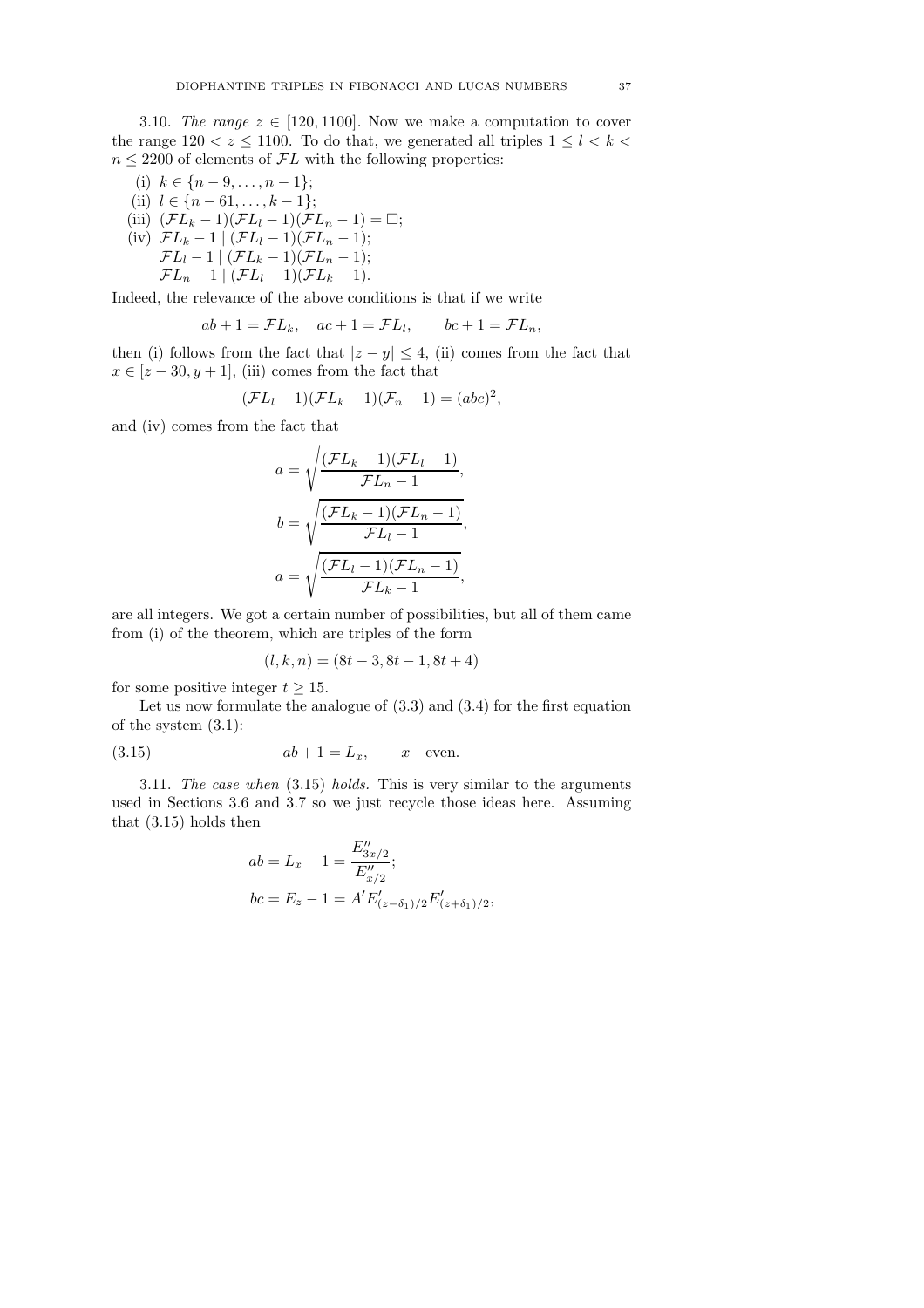giving

$$
b \mid \gcd(ab, bc) \mid \gcd(E''_{3x/2}, A'E'_{(z-\delta_1)/2}E'_{(z+\delta_1)/2})
$$
  
 
$$
\mid 5 \gcd(E''_{3x/2}, E'_{(z-\delta_1)/2)}) \gcd(E''_{3x/2}, E'_{(z+\delta_1)/2)}),
$$

so

$$
b \le 5L_{\text{gcd}(3x/2, (z-\delta_1)/2)}L_{\text{gcd}(3x/2, (z+\delta_1)/2)}
$$
  
\$\le 5\alpha^{\text{gcd}(3x/2, (z-\delta\_1)/2)+\text{gcd}(3x/2, (z+\delta\_1)/2)+2}\$

.

Hence,

$$
\alpha^{x-2} < F_x < b^2 < \alpha^{11+2} \gcd(3x/2, (z-\delta_1)/2) + 2 \gcd(3x/2, (z+\delta_1)/2),
$$

where we used again the fact that  $5 < \alpha^{3.5}$ . Hence,

$$
x \le 12 + 2\gcd(3x/2, (z - \delta_1)/2) + 2\gcd(3x/2, (z + \delta_1)/2).
$$

As in Sections 3.6, 3.7, one of gcd( $3x/2$ ,  $(z-\delta_1)/2$ ) and gcd( $3x/2$ ,  $(z+\delta_1)/2$ ) is at most  $\sqrt{3x}$ . So, there is  $\varepsilon_1 \in \{\pm 1\}$  such that  $\gcd(3x/2, (z-\varepsilon_1\delta_1)/2) = 3x/2d$ with some positive integer  $d$ , and further

$$
x \le 12 + 3x/d + 2\sqrt{3x}.
$$

If  $d \geq 4$ , then

$$
x \le 12 + 3x/4 + 2\sqrt{3x},
$$

giving  $x \le 300$ , so  $z \le x + 30 < 330$ , a contradiction. If  $d \le 2$ , then

$$
(z+2)/2 \ge (z - \varepsilon \delta_1)/2 \ge 3x/(2d) \ge 3(z - 30)/4,
$$

giving  $z \le 94$ , a contradiction. If  $d = 3$ , we get  $(z - \varepsilon \delta_1)/2 = \lambda x/2$  for some integer  $\lambda \geq 1$ . If  $\lambda \geq 2$ , then  $z + 2 \geq z - \varepsilon_1 \delta_1 \geq 2x \geq 2(z - 30)$ , so  $z \leq 62$ , a contradiction. Finally, if  $\lambda = 1$ , then  $z - \varepsilon_1 \delta_1 = x$ . Thus,  $z = x+2$ ,  $x+1$ ,  $x-1$ . The fact that  $z = x - 2$  is not possible follows from the argument of Lemma 3.1 which in particular implies that  $z \geq x - 1$ . Now the argument from the end of Section 3.6 (just interchange the pair  $(c, y)$  there with the pair  $(b, x)$ ) gives  $b \le 864$ , so  $\alpha^{x-1} < F_x < b^2 < 864^2$ , so  $x \le 30$ , a contradiction with  $x \geq z - 30 > 1070.$ 

3.12. *All of* x, y, z *are in an interval of length at most* 8*.* Here, we recycle the ideas of Section 3.8. Write

$$
ab = E''_x - 1 = A'' E''_{(x - \delta_2)/2} E''_{(x + \delta_2)/2};
$$
  

$$
bc = E'_z - 1 = A' E'_{(z - \delta_1)/2} E'_{(z + \delta_1)/2}.
$$

Hence,

$$
b \mid \gcd(ab, bc) \mid \gcd(A''E''_{(x-\delta_2)/2}E''_{(x+\delta_2)/2}, A'E'_{(z-\delta_1)/2}E'_{(z+\delta_1)/2})
$$
  
\n
$$
\mid 5 \gcd(E''_{(x-\delta_2)/2}, E'_{(z-\delta_1)/2}) \gcd(E''_{(x-\delta_2)/2}, E'_{(z+\delta_1)/2})
$$
  
\n
$$
\times \gcd(E''_{(x+\delta_2)/2}, E'_{(z-\delta_1)/2}) \gcd(E''_{(x-\delta_2)/2}, E'_{(z+\delta_1)/2}),
$$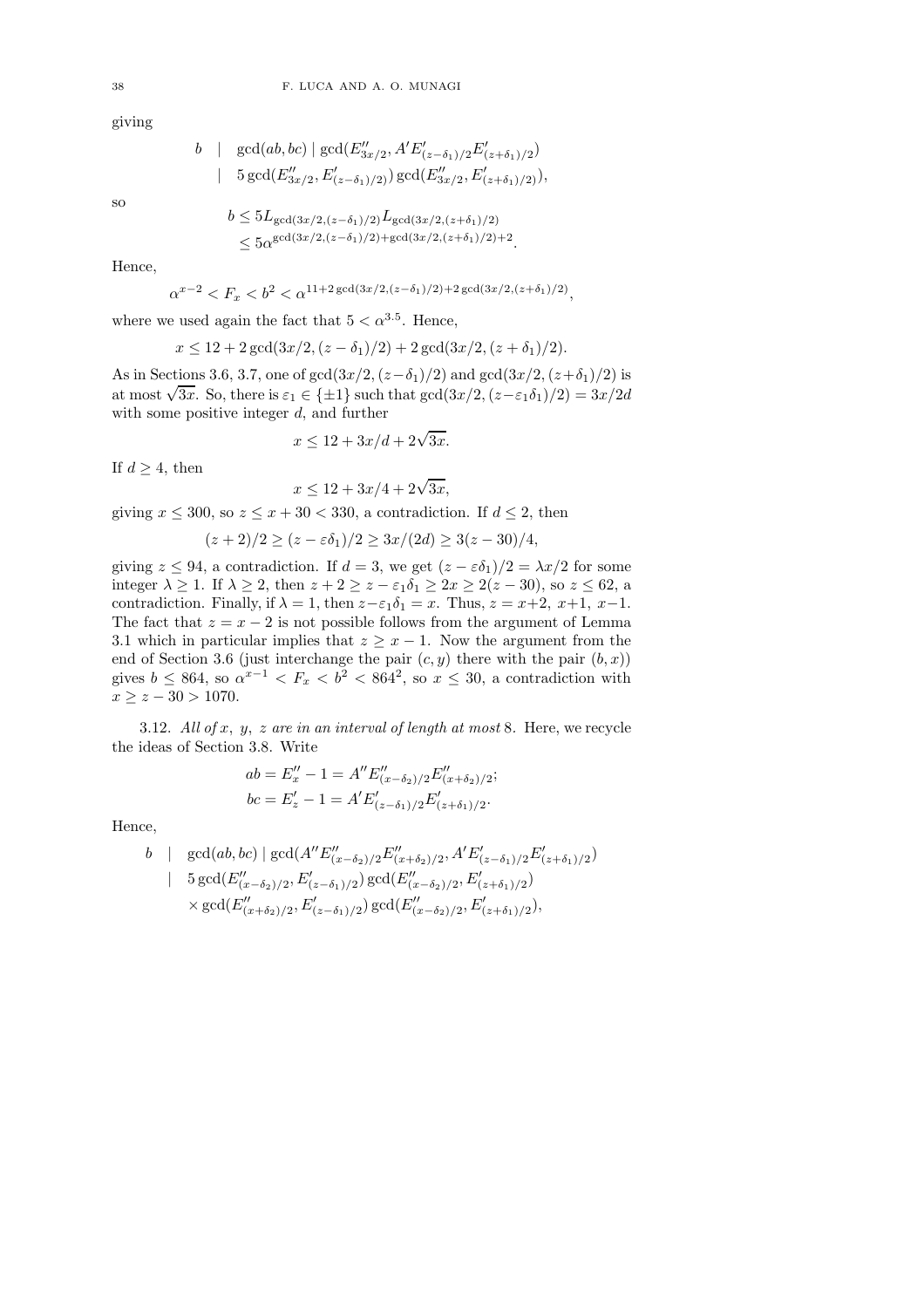so

$$
b \le 5 \prod_{\varepsilon_1, \varepsilon_2 \in \{\pm 1\}} L_{\gcd((x-\varepsilon_2 \delta_2)/2, (z-\varepsilon_1 \delta_1)/2)}
$$
  
 
$$
\le \alpha^{7.5+\sum_{\varepsilon_1, \varepsilon_2 \in \{\pm 1\}} \gcd((x-\varepsilon_2 \delta_2)/2, (z-\varepsilon_1 \delta_1)/2)}.
$$

Since

we get

$$
\alpha^{x-2} < F_x \le E_x'' < b^2,
$$

$$
x \le 16 + 2 \sum_{\varepsilon_1, \varepsilon_2 \in \{\pm 1\}} \gcd((x - \varepsilon_2 \delta_2)/2, (z - \varepsilon_1 \delta_1)/2).
$$

As in Section 3.8, for each  $\varepsilon_1 \in {\pm 1}$  one of

 $gcd((z + \varepsilon_1\delta_1)/2, (x - \delta_2)/2),$  and  $gcd((z + \varepsilon_1\delta_1)/2, (x + \delta_2)/2)$ is at most  $\sqrt{z+2}$ , while for each  $\varepsilon_2 \in {\pm 1}$ , one of

gcd( $(x + \varepsilon_2 \delta_2)/2$ ,  $(z - \delta_1)/2$ ), and gcd( $(x + \varepsilon_2 \delta_2)/2$ ,  $(z + \delta_1)/2$ )

is at most  $\sqrt{x+2}$ . So, there are  $\varepsilon_1, \varepsilon_2 \in {\pm 1}$  such that if we put

$$
gcd((x + \varepsilon_2 \delta_2)/2, z + \varepsilon_1 \delta_1)/2) = (z + \varepsilon_1 \delta_1)/(2d_1),
$$
  
\n
$$
gcd((x - \varepsilon_2 \delta_2)/2, z - \varepsilon_1 \delta_1)/2) = (z - \varepsilon_1 \delta_1)/(2d_2),
$$

then

$$
x \le 16 + (z + \varepsilon_1 \delta_1)/d_1 + (z - \varepsilon_1 \delta_1)/d_2 + 2\sqrt{x+2} + 2\sqrt{z+2}.
$$

Since,  $x \leq z + 1$ , we get

(3.16) 
$$
x \le 16 + (z + \varepsilon_1 \delta_1)/d_1 + (z - \varepsilon_1 \delta_1)/d_2 + 2\sqrt{z+3} + 2\sqrt{z+2}.
$$

Assume that one of  $d_1$ ,  $d_2$  equals 1. Say,  $d_1 = 1$ . Then  $x + \varepsilon_2 \delta_2 = \lambda (z + \varepsilon_1 \delta_1)$ holds with some positive integer  $\lambda$ . If  $\lambda \geq 2$ , then

$$
z+3 \ge x+2 \ge x+\varepsilon_2 \delta_2 = \lambda(z+\varepsilon_1 \delta_1) \ge 2(z-2),
$$

so  $z \le 7$ , a contradiction. Hence,  $\lambda = 1$  and  $x + \varepsilon_2 \delta_2 = z + \varepsilon_1 \delta_1$ . In particular  $|z - x| = |\varepsilon_2 \delta_2 - \varepsilon_1 \delta_1| \leq 4$ . But also  $|z - y| \leq 4$ , so we get the desired conclusion. This was when  $d_1 = 1$ . When  $d_2 = 1$  a similar argument shows that  $x - \varepsilon_2 \delta_2 = z - \varepsilon_1 \delta_1$ , and we get a the same conclusion that  $|z - x| \leq 4$ .

It remains to study the case when  $\min\{d_1, d_2\} \geq 2$ . If also  $\max\{d_1, d_2\} \geq$ 3, then  $1/d_1 + 1/d_2 \le 5/6$ , so going back to (3.16) and using that  $x \ge z - 4$ , we get

$$
z - 30 \le x \le 16 + (z+2)(1/d_1 + 1/d_2) + 2\sqrt{z+3} + 2\sqrt{z+2}
$$
  

$$
\le 16 + 5(z+2)/6 + 2\sqrt{z+3} + 2\sqrt{z+2},
$$

giving  $z < 1100$ , a contradiction. Finally, assume that  $d_1 = d_2 = 2$ . Then  $x+\varepsilon_2\delta_2 = \lambda(z+\varepsilon_1\delta_1)/2$  for some integer  $\lambda$  which is not 2. If  $\lambda = 1$ , we then get  $z-32 \leq x-2 \leq x+\epsilon_2\delta_2 = (z+\epsilon_1\delta_1)/2 \leq (z+2)/2$ , so  $z \leq 66$ , a contradiction.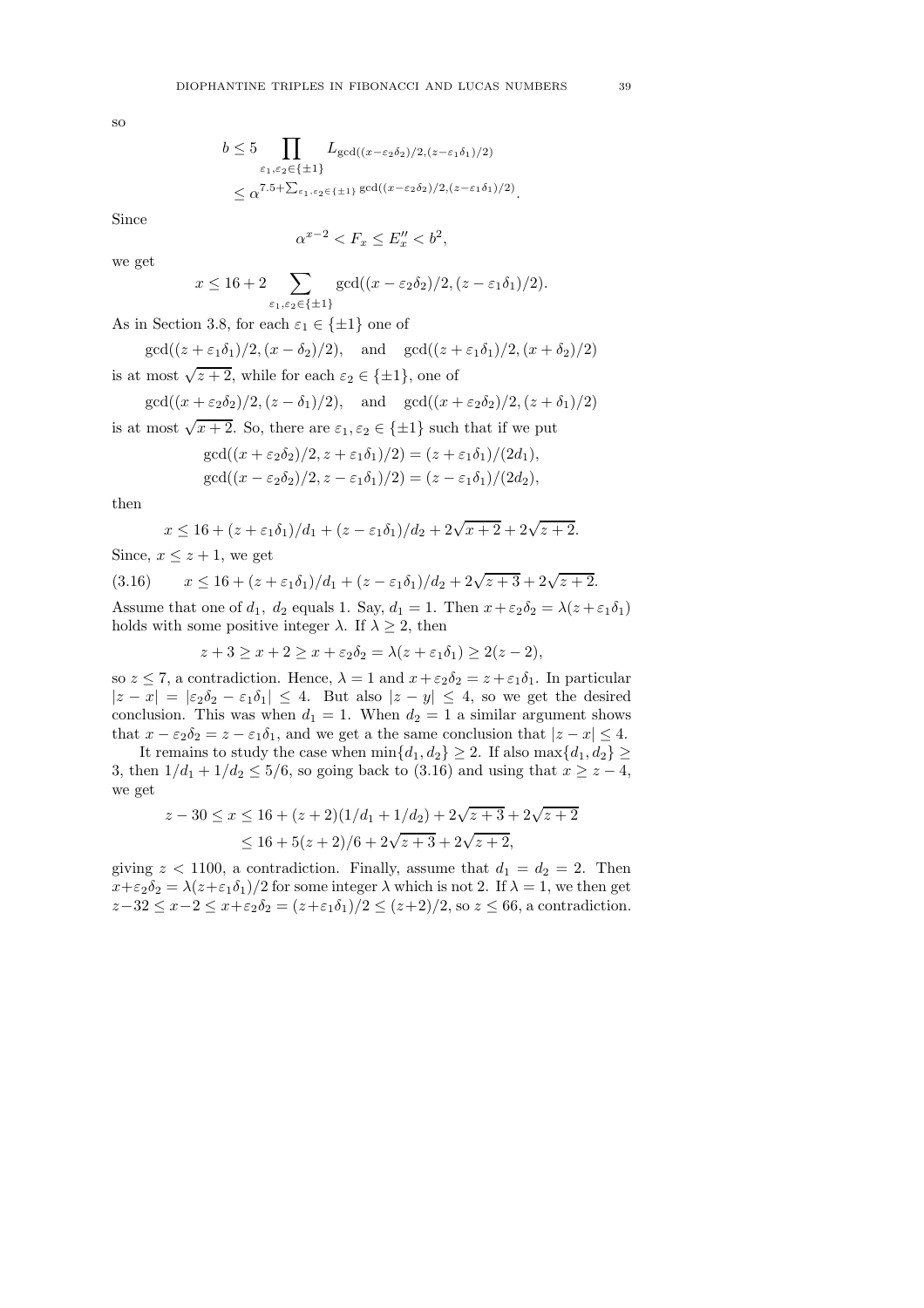If  $\lambda \geq 3$ , then  $z + 3 \geq x + 2 \geq x + \epsilon_2 \delta_2 \geq 3(z + \epsilon_1 \delta_1)/2 \geq 3(z - 2)/2$ , so  $z \leq 12$ , again a contradiction.

3.13. *Final considerations.* Let us now write

$$
ab = E''_x - 1 = A'' E''_{(x - \delta_2)/2} E''_{(x + \delta_2)/2};
$$
  
\n
$$
ac = E_y - 1 = A E_{(y - \delta)/2} E_{(y + \delta)/2};
$$
  
\n
$$
bc = E'_z - 1 = A' E'_{(z - \delta_1)/2} E'_{(z + \delta_1)/2}.
$$

We already saw that  $y - \delta = z - \delta_1$ , that  $E_{(y-\delta)/2} = E'_{(z-\delta_1)/2}$  (see Lemma 3.4) and that up to changing the sign of  $\delta_2$ , there exists  $\varepsilon_1 \in \{\pm 1\}$  such that  $x - \delta_2 = z - \varepsilon_1 \delta_1.$ 

Let us show that  $E''_{(x-\delta_2)/2} = E'_{(z-\epsilon_1\delta_1)/2}$ . Here, we recycle the ideas of Section 3.9.

Consider first the case  $\delta_2 \neq \varepsilon_1 \delta_1$ . If  $E''_{(x-\delta_2)/2} \neq E'_{(z-\varepsilon_1 \delta_1)/2}$ , we then have  ${E''_{(x-\delta_2)/2}, E'_{(z-\epsilon_1\delta_1)/2}} = {F_{(x-\delta_2)/2}, L_{(x-\delta_2)/2}}.$  Hence,

$$
b \mid \gcd(A''E''_{(x-\delta_2)/2}E''_{(x+\delta_2)/2}, A'E'_{(z-\delta_1)/2}E'_{(z+\delta_1)/2})
$$
  
\n
$$
\mid 5 \gcd(F_{(x-\delta_2)/2}, L_{(x-\delta_2)/2}) \gcd(E''_{(x-\delta_2)/2}, E'_{(x+2\epsilon_1\delta_1-\delta_2)/2})
$$
  
\n
$$
\times \gcd(E'_{(x-\delta_2)/2}, E''_{(x+\delta_2)/2}) \gcd(E'_{(x+2\epsilon_1\delta_1-\delta_2)/2}, E''_{(x+\delta_2)/2})
$$
  
\n
$$
\mid 5 \cdot 2 \gcd(F_{x-\delta_2}, F_{x+2\epsilon_1\delta_1-\delta_2}) \gcd(F_{x-\delta_2}, F_{x+\delta_2}) \gcd(F_{x+2\epsilon_1\delta_1-\delta_2}, F_{x+\delta_2})
$$
  
\n
$$
\times 10F_{2|\delta_2|}F^2_{|2\epsilon_1\delta_1-2\delta_2|},
$$

so  $b \le 10F_4F_8^2 \le 30 \times 21^2 \le 13230$ , giving  $\alpha^{x-2} < F_x \le 13230^2$ , so  $x \le 42$ , a contradiction with  $x \geq z - 8$ . This was when  $\varepsilon_1 \delta_1 \neq \delta_2$  and showed that  $E''_{(x-\delta_2)/2} = E'_{(z-\varepsilon_1\delta_1)/2}$ . But if  $\varepsilon_1\delta_1 = \delta_2$ , then  $x=z$ , so  $ab = F_z - 1$ ,  $bc =$  $L_z - 1$  and z is odd. By Lemma 2.4, we have

$$
F_z - 1 = F_{(z-1)/2}L_{(z+1)/2}
$$
, and  $L_z - 1 = 5F_{(z-1)/2}F_{(z+1)/2}$ ,

and

$$
F_z - 1 = F_{(z+1)/2}L_{(z-1)/2}
$$
, and  $L_z - 1 = L_{(z-1)/2}L_{(z+1)/2}$ ,

according to whether  $z \equiv 1, 3 \pmod{4}$ , respectively, so it follows that we can take  $\delta_2 = 1$  and  $E''_{(x-\delta_2)/2} = E'_{(z+\epsilon_1\delta_1)/2} = F_{(z-1)/2}$  or  $L_{(z-1)/2}$  according to whether  $z \equiv 1, 3 \pmod{4}$ , respectively.

So far we showed that the last of the sets of two elements (3.17)

$$
\{E''_{(x-\delta_2)/2}, E''_{(x+\delta_2)/2}\}, \quad \{E_{(y-\delta)/2}, E_{(y+\delta)/2}\}, \quad \{E'_{(z-\delta_1)/2}, E'_{(z+\delta_1)/2}\}
$$

has a common element with each of the first two. A similar argument shows that the first two sets have a common element. Indeed, just assume that this is not so and recycle the same ideas from Section 3.9 and the beginning of the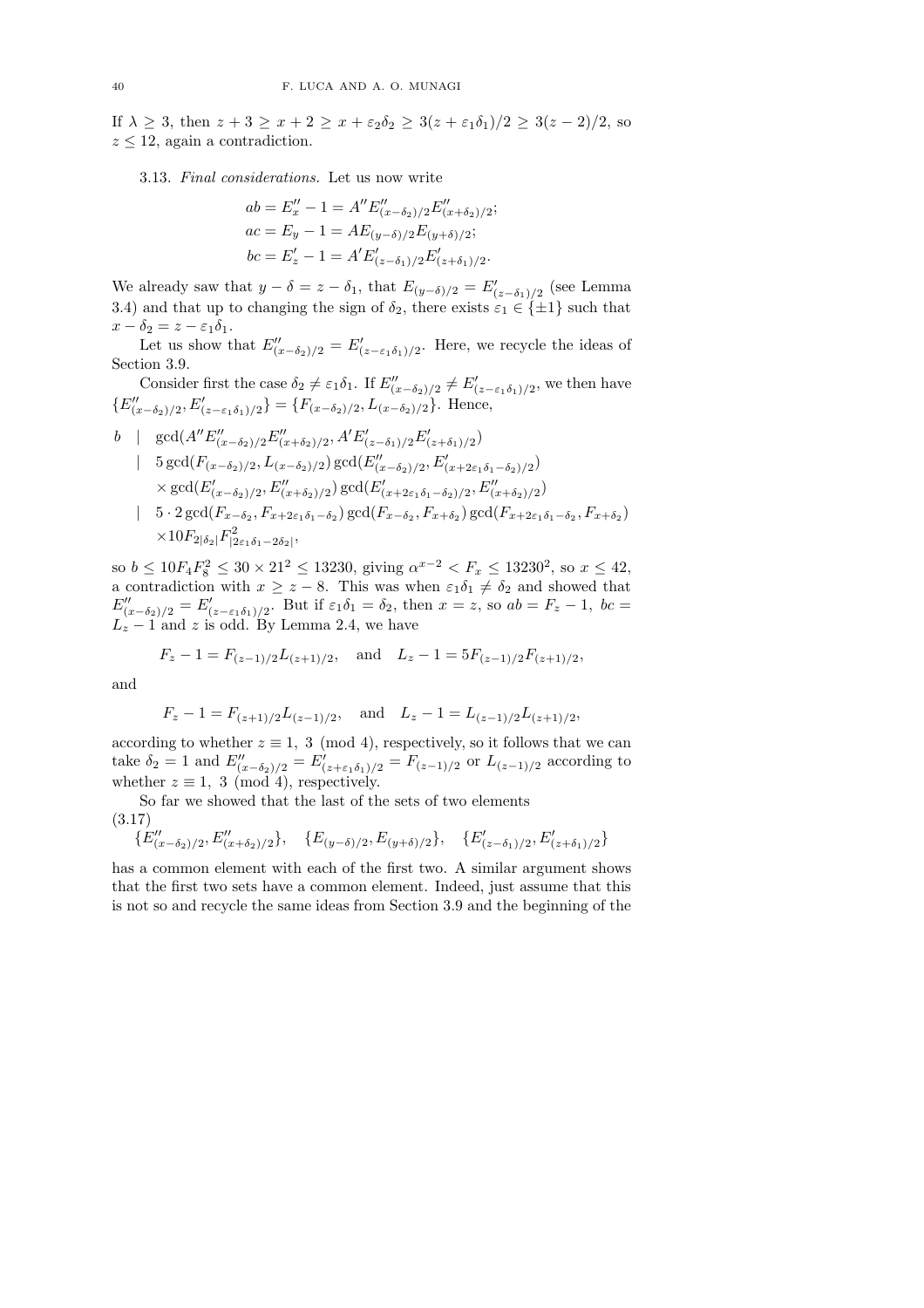current one with  $ab = A'' E''_{(x-\delta_2)/2} E''_{(x+\delta_2)/2}$  and  $ac = AE_{(y-\delta)/2} E_{(y+\delta)/2}$  in oder to bound  $a$ . To bound then  $x$  use the fact that

$$
\frac{b}{a} = \frac{bc}{ac} = \frac{E'_z - 1}{E_y - 1} \le \frac{L_z - 1}{F_y - 1} \le \frac{\alpha^{z+1}}{\alpha^{y-2}} = \alpha^{z-y+3} \le \alpha^7
$$

(because  $z - y \le 4$ ), to get that  $b \le a\alpha^7$ , so  $\alpha^{x-2} \le F_x < b^2 \le \alpha^{14}a^2$  to conclude that a small bound on a leads to a small bound on x. We do not give the details of such a calculation since it is similar to previous ones and the conclusion is that x is very small (say,  $x < 100$ ).

Thus, any two of the sets shown at (3.17) have a common element. Further, the product of all the above 6 elements (from the union of the three sets) together with  $AA'A''$  equals  $(abc)^2$ , which is a perfect square. The next immediate goal is to show that  $A = A' = A'' = 1$  and that the above 6 elements can be grouped in three equal pairs. Well, the claim that the elements in the union of the sets shown at (3.17) can be grouped in three equal pairs is equivalent to saying that the three sets look like

(3.18) 
$$
\{U, V\}, \{V, W\}, \{U, W\}
$$

for some positive integers  $U, V, W$ . Well, if this would not be so, then the only way that any two of them have a common element is if they are of the form

$$
\{E, X\}, \qquad \{E, Y\}, \qquad \{E, Z\}
$$

for some positive integers  $E, X, Y, Z$ . If this is the case and if  $p$  is a prime factor of gcd( $E, X$ ), then p divides gcd( $F_{x-\delta_2}, F_{x+\delta_2}$ ) |  $F_{2|\delta_2|}$ , so p can only be 3. A similar argument applies to  $gcd(E, Y)$  and  $gcd(E, Z)$ . Since then

$$
AA'A''(EX)(EY)(EZ) = (abc)^2,
$$

we get that  $E = \Delta \Box$ , where  $\Delta \in \{1, 3, 5, 15\}$ . Since  $E = E_{(x-\delta_2)/2} \in$  ${F_{(x-\delta_2)/2}, L_{(x-\delta_2)/2}}$ , none of the resulting equations has such large solutions, namely with  $x > 970$  (see, for example, [1, Theorem 4] for the Fibonacci case and [2, Theorem 2] for the Lucas case). This shows that indeed the sets (3.17) look like (3.18). Then

$$
AA'A''(UV)(VW)(UW) = (abc)^2,
$$

showing that  $AA'A''$  is a square. So, it is 1 or  $5^2$ . Note now that a Fibonacci number among  $E''_x$ ,  $E_y$ ,  $E'_z$  has the property that the corresponding expression  $E''_x - 1$ ,  $E'_y - 1$ ,  $E'_z - 1$  contributes one Fibonacci and one Lucas numbers among the elements from the sets (3.18), so an odd number of Fibonacci and Lucas numbers, whereas Lucas numbers among  $E''_x$ ,  $E_y$ ,  $E'_z$  have the property that the corresponding expressions  $E''_x - 1$ ,  $E_y - 1$ ,  $E'_z - 1$  contribute an even number of Fibonacci and Lucas numbers (2 or 0) to the elements of the sets (3.18). This observation together with the fact that at least one of  $E''_x$ ,  $E_y$ ,  $E'_z$  is a Fibonacci number, shows that exactly two of such numbers are Fibonacci numbers and only one is a Lucas number. Thus, by Lemma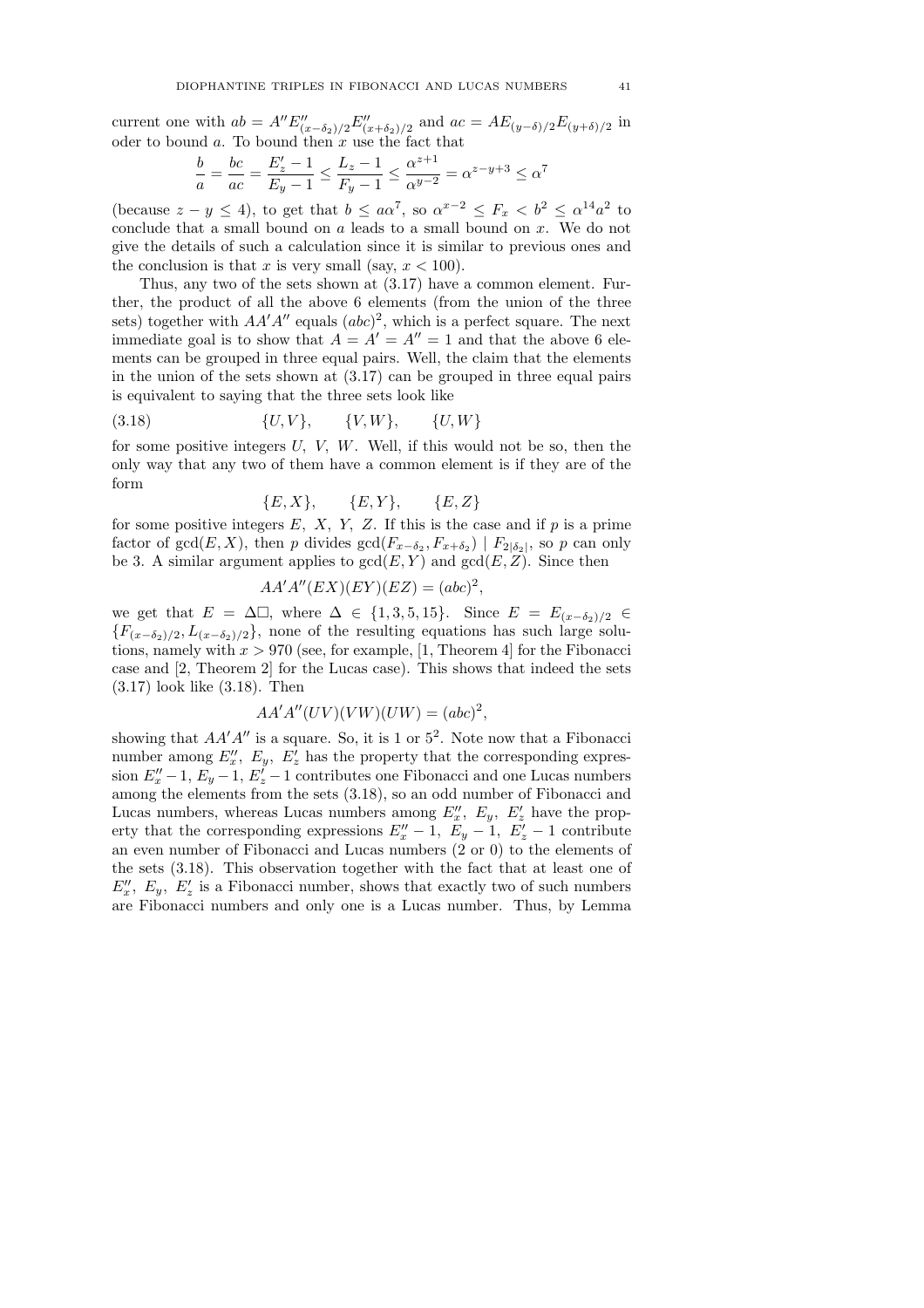2.4, two of  $A$ ,  $A'$ ,  $A''$  are 1 and the third one is in  $\{1,5\}$ . Since the product of all three is a square, it follows that  $A = A' = A'' = 1$ . In particular,  $UV = ab$ ,  $VW = ac$ ,  $UW = bc$ , so  $\{U, V, W\} = \{a, b, c\}$ . Thus, a, b, c are Fibonacci and Lucas numbers. Finally, since two of  $E''_x$ ,  $E_y$ ,  $E'_z$  are Fibonacci numbers, and one is a Lucas number, and for the one who is a Lucas number, say  $E''_x$  (just to give an example), we have that  $E''_x - 1 = A''UV$ , with  $A'' = 1$ , it follows that both U and V are Lucas numbers. In conclusion, not only do we infer that  $\{a, b, c\}$  are Fibonacci and Lucas numbers, but we learn that exactly two of them are Lucas numbers and one is a Fibonacci number. Finally, since  $y - \delta = z - \delta_1$  and  $z + \delta_1 = x - \delta_2$ , we conclude that  $a, b, c$ are Fibonacci and Lucas numbers with indices in an interval of length 2. If  ${F_k, L_k} \subset {a, b, c}$ , then  $F_kL_k + 1 = F_{2k} + 1$  must be a Fibonacci or a Lucas number, which is false for such large values of  $x, y, z$  since

$$
F_{2k} < F_{2k} + 1 < F_{2k+1} \qquad \text{holds for all} \qquad k > 1,
$$

while

$$
L_{2k-2} < F_{2k} + 1 < L_{2k-1}
$$
 holds for all  $k > 2$ .

Hence,  $\{a, b, c\} = \{F_u, L_v, L_w\}$  with distinct indices  $u, v, w$  and  $\{u, v, w\}$  $\{t, t+1, t+2\}$ . Considering the cases  $t = 2k$  and  $t = 2k - 1$  (so, t even and odd respectively), we only need to analyze the following six possibilities

$$
\{a, b, c\} = \{F_{2k}, L_{2k+1}, L_{2k+2}\}, \{L_{2k}, F_{2k+1}, L_{2k+2}\}, \{L_{2k}, L_{2k+1}, F_{2k+2}\},
$$

$$
\{F_{2k-1}, L_{2k}, L_{2k+1}\}, \{L_{2k-1}, F_{2k}, L_{2k+1}\}, \{L_{2k-1}, L_{2k}, F_{2k+1}\}.
$$

The first one is the one we want. The remaining five cases can be eliminated right–away by trivial inequalities. For example, for the second triple on the first row above, we have

$$
\max\{F_{4k+3}, L_{4k+2}\} < L_{2k}L_{2k+2} + 1 < \min\{F_{4k+4}, L_{4k+3}\} \quad \text{for all} \quad k \ge 2,
$$

so  $L_{2k}L_{2k+2}$  + 1 cannot be a Fibonacci or Lucas number with index at least 997. Similarly,

$$
\max\{F_{4k+2},L_{4k+1}\} < L_{2k}L_{2k+1} + 1 < \min\{F_{4k+3},L_{4k+2}\} \quad \text{for all} \quad k \ge 2,
$$

 $\max\{F_{4k+1}, L_{4k}\} < L_{2k-1}L_{2k+1} + 1 < \min\{F_{4k+2}, L_{4k+1}\}\$  for all  $k \geq 2$ ,

 $\max\{F_{4k+1}, L_{4k-1}\} < L_{2k}F_{2k+1} + 1 < \min\{F_{4k+2}, L_{4k}\}\$  for all  $k \geq 2$ .

The theorem is proved.

Acknowledgements.

We thank the anonymous referee for a careful reading of the manuscript and for comments which improved the quality of this paper.